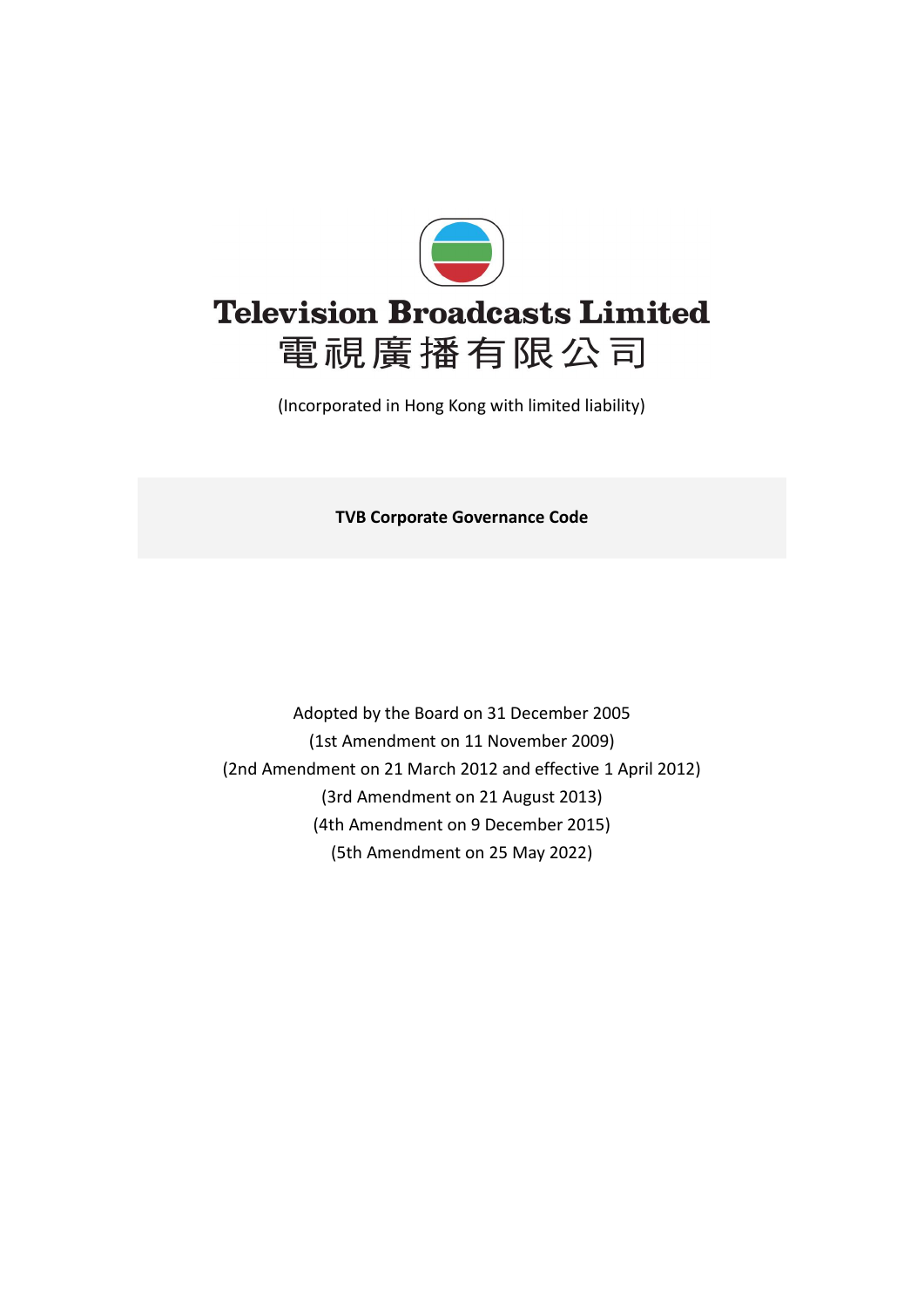**Page**

## **CONTENTS** 1

| The Board                                   | 2  |
|---------------------------------------------|----|
| <b>Board Composition</b>                    | 5  |
| Duties and Responsibilities of Directors    | 6  |
| Appointment, Re-election and Removal        | 8  |
| <b>Chairman and Chief Executive</b>         | 10 |
| Chairman                                    | 10 |
| <b>Chief Executive</b>                      | 11 |
| <b>Board Committees</b>                     | 12 |
| <b>Executive Committee</b>                  | 12 |
| <b>Audit Committee</b>                      | 13 |
| <b>Remuneration Committee</b>               | 13 |
| <b>Nomination Committee</b>                 | 14 |
| <b>Risk Committee</b>                       | 14 |
| <b>Investment Committee</b>                 | 15 |
| <b>Regulatory Committee</b>                 | 15 |
| <b>Internal Control and Risk Management</b> | 16 |
| <b>Company Secretary</b>                    | 16 |
| Management                                  | 17 |
| <b>Financial Reporting</b>                  | 17 |
| Shareholders' Meetings                      | 18 |
| <b>Communication with Shareholders</b>      | 19 |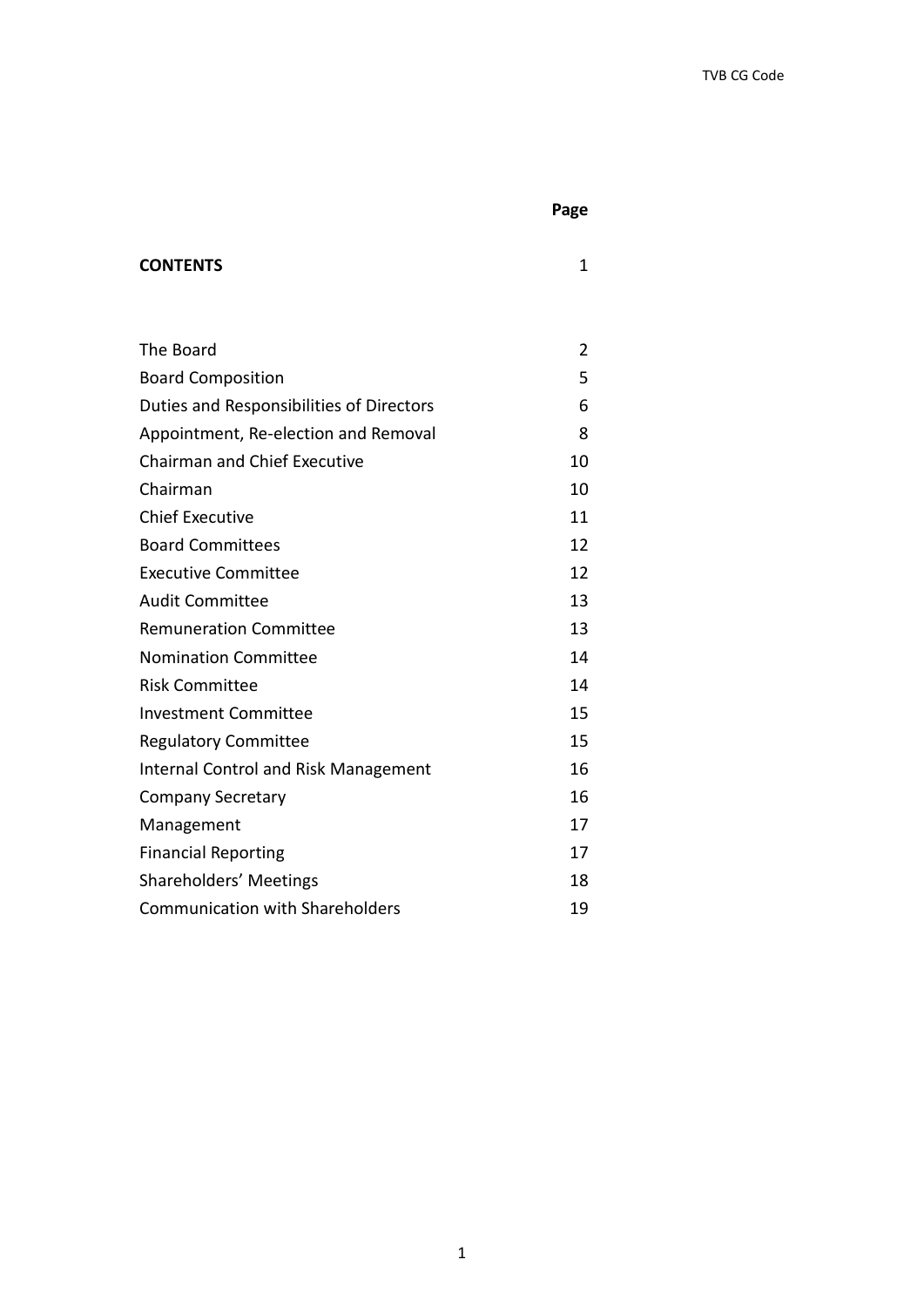## **Television Broadcasts Limited ("Company" or "TVB") Corporate Governance Code**

This TVB Corporate Governance Code ("TVB CG Code") summarises the corporate governance codes adopted by the Board. These codes are in line with the requirements of the Rules Governing the Listing of Securities on The Stock Exchange of Hong Kong Limited ("Listing Rules") (including the Corporate Governance Code as set out in Appendix 14 of the Listing Rules ("CG Code")) and the Company's Articles of Association ("Articles") relating to governance practices as the date of adoption. Updates to the TVB CG Code will be made from time-to-time to reflect changes in CG Code.

|    |                                                                                                                                                                                                                                                                                                                                                                                                                                                                                                                                                                                        | Reference            |
|----|----------------------------------------------------------------------------------------------------------------------------------------------------------------------------------------------------------------------------------------------------------------------------------------------------------------------------------------------------------------------------------------------------------------------------------------------------------------------------------------------------------------------------------------------------------------------------------------|----------------------|
|    | <b>The Board</b>                                                                                                                                                                                                                                                                                                                                                                                                                                                                                                                                                                       |                      |
| 1. | The Company should be headed by an effective Board which should<br>assume responsibilities for its leadership and control and be<br>collectively responsible for promoting the success of the Company by<br>directing and supervising its affairs. The Board is the highest<br>governing body of the Company. Each Director has a duty to act in<br>good faith and in the best interests of the Company. Directors are<br>collectively and individually responsible to all shareholders for the<br>manner in which the affairs of the Company are managed, controlled<br>and operated. | LR 3.08<br>CGA.1     |
| 2. | Duties of the Board include:<br>a) establishing the purpose, values and strategy of the Company<br>and promoting the desired culture of the Company;<br>b) monitoring the performance of the Group's business and<br>management; and<br>c) overseeing the Company's risk management and internal<br>control systems on an ongoing basis and ensuring a review of the<br>effectiveness of the systems has been conducted at least<br>annually.                                                                                                                                          | CG A.1.1<br>CG D.2.1 |
| 3. | The Board exercises a number of reserved approval powers which<br>include:<br>a) significant changes in accounting policies or capital structure;<br>b) issuance of financial statements and public announcements;<br>c) major acquisitions, disposals and major capital projects;<br>material borrowings and any issuing, or buying back, of equity<br>d)<br>securities;                                                                                                                                                                                                              | CG <sub>C</sub> .3   |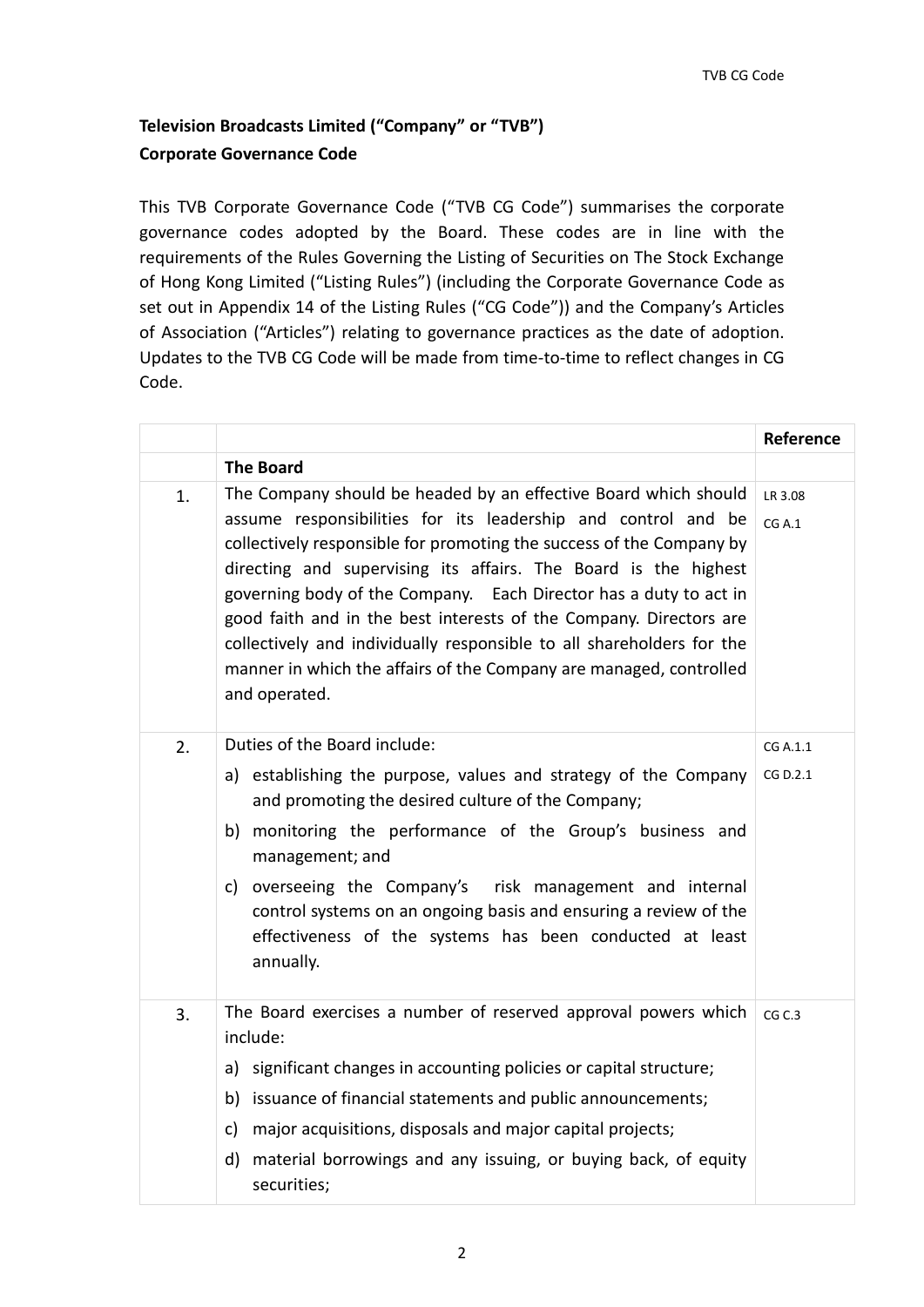|    | e) the remuneration policy;                                                                                                                                                                                                                                                                                                                                                                                                                                           |                      |
|----|-----------------------------------------------------------------------------------------------------------------------------------------------------------------------------------------------------------------------------------------------------------------------------------------------------------------------------------------------------------------------------------------------------------------------------------------------------------------------|----------------------|
|    | the annual group budget;<br>f)                                                                                                                                                                                                                                                                                                                                                                                                                                        |                      |
|    | the dividend policy; and<br>g)                                                                                                                                                                                                                                                                                                                                                                                                                                        |                      |
|    | h) the treasury policy.                                                                                                                                                                                                                                                                                                                                                                                                                                               |                      |
| 4. | The Board is responsible for performing the following corporate<br>governance duties:                                                                                                                                                                                                                                                                                                                                                                                 | CG A.2.1             |
|    | a) to develop and review the Company's policies and practices on<br>corporate governance and make recommendations to the Board;                                                                                                                                                                                                                                                                                                                                       |                      |
|    | b) to review and monitor the training and continuous professional<br>development of Directors and Senior Management;                                                                                                                                                                                                                                                                                                                                                  |                      |
|    | to review and monitor the Company's policies and practices on<br>c)<br>compliance with legal and regulatory requirements;                                                                                                                                                                                                                                                                                                                                             |                      |
|    | d) to develop, review and monitor the code of conduct and<br>compliance manual (if any) applicable to employees and<br>Directors; and                                                                                                                                                                                                                                                                                                                                 |                      |
|    | e) to review the Company's compliance with the CG Code and<br>disclosure in the Corporate Governance Report.                                                                                                                                                                                                                                                                                                                                                          |                      |
| 5. | The Board shall meet regularly and Board meetings shall be held at<br>least four times a year at approximately quarterly intervals.<br>It is<br>expected regular board meetings will normally involve the active<br>participation, either in person or through electronic means of<br>communication, of a majority of directors entitled to be present. So,<br>a regular meeting does not include obtaining Board consent through<br>circulating written resolutions. | CG C.5.1             |
| 6. | The Board shall ensure that the Directors to devote sufficient time<br>and make contributions to the Company that are commensurate<br>with their role and Board responsibilities.                                                                                                                                                                                                                                                                                     | CG B.1               |
| 7. | Board and committee meetings, and the annual general meeting are<br>scheduled one year in advance, with a view to facilitating attendance<br>by Directors.                                                                                                                                                                                                                                                                                                            |                      |
| 8. | All Directors have the opportunity to include matters in the agenda<br>for regular Board meetings. Other than in exceptional circumstances,<br>Directors are asked before finalisation of the agenda if they have any<br>item to raise at the Board meeting. Notices of regular Board<br>meetings are sent to Directors at least 14 days before the meeting<br>date. For all other Board meetings, a reasonable notice period shall<br>be given.                      | CG C.5.2<br>CG C.5.3 |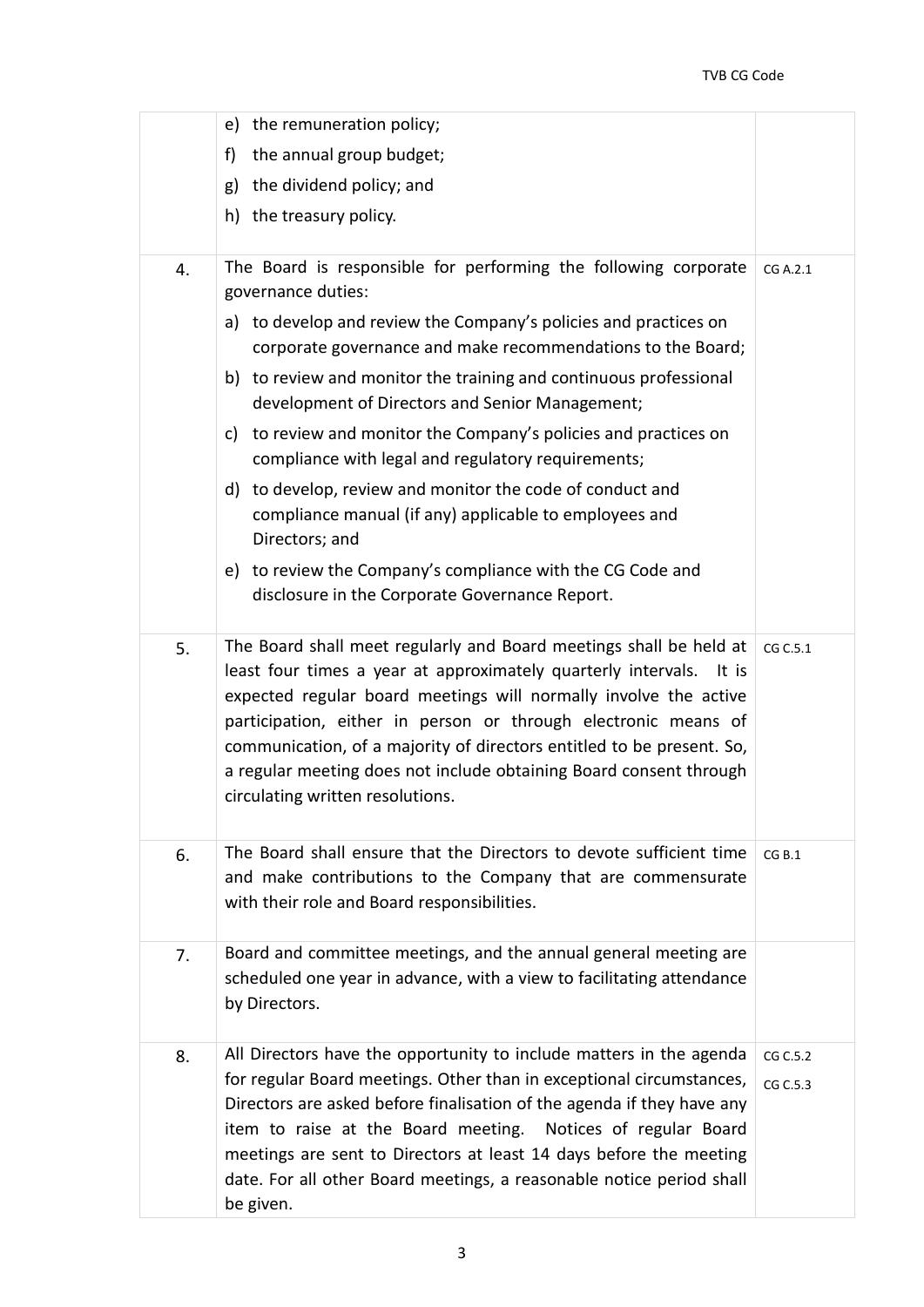| 9.  | A full agenda and together with accompanying board papers shall be<br>circulated to all Directors and Alternate Directors (if appropriate), as<br>early as possible but, in any event, not less than 3 days, in advance of<br>each Board or Board committee meeting (or other agreed period).                                                                                                                                                 | CG C.5.8            |
|-----|-----------------------------------------------------------------------------------------------------------------------------------------------------------------------------------------------------------------------------------------------------------------------------------------------------------------------------------------------------------------------------------------------------------------------------------------------|---------------------|
| 10. | The Company Secretary shall ensure that Directors are informed of<br>the status of matters arising from discussions at the previous<br>meetings of the Board or its committees, by way of inclusion of<br>minutes in meeting folders.                                                                                                                                                                                                         |                     |
| 11. | The Company should ensure Directors can participate in Board<br>proceedings in a meaningful and effective manner. All Directors are<br>to be provided, in a timely manner, with information of a standard<br>appropriate to enable them to discharge their duties and<br>responsibilities. In particular, all Directors are entitled to access to<br>Board papers and related materials, upon request to the Company<br>Secretary.            | CG C.5<br>CG C.5.10 |
| 12. | Management is responsible for providing the Board and its<br>committees with adequate and timely information which is complete<br>and reliable, and which will enable Directors to make an informed<br>decision on matters placed before them. The Board and each<br>Director have separate and independent access to Management.<br>Directors should enquire whenever he/she requires more<br>information than is volunteered by Management. | CG C.5.9            |
| 13. | All Directors have free access to advice and services of the Company<br>Secretary, with a view to ensuring that Board procedures are<br>followed and that applicable laws and regulations are complied with.                                                                                                                                                                                                                                  | CG C.6.4            |
| 14. | Complete minutes of each Board meeting and Committee meeting<br>are kept by the Company Secretary, and are available for inspection<br>upon request by any Director.                                                                                                                                                                                                                                                                          | CG C.5.4            |
| 15. | Minutes of Board meetings and meetings of Board Committee shall<br>record in sufficient detail the matters considered and decisions<br>reached, including any concerns raised by Directors or dissenting<br>Draft minutes shall be sent to Directors for their<br>views expressed.<br>comment normally within 30 days after the relevant meeting date.                                                                                        | CG C.5.5            |
| 16. | The Board has adopted a procedure to enable Directors, upon<br>reasonable request, to seek independent professional advice in<br>appropriate circumstances, at the Company's expense.<br>The Board<br>shall resolve to provide separate independent professional advices                                                                                                                                                                      | CG C.5.6            |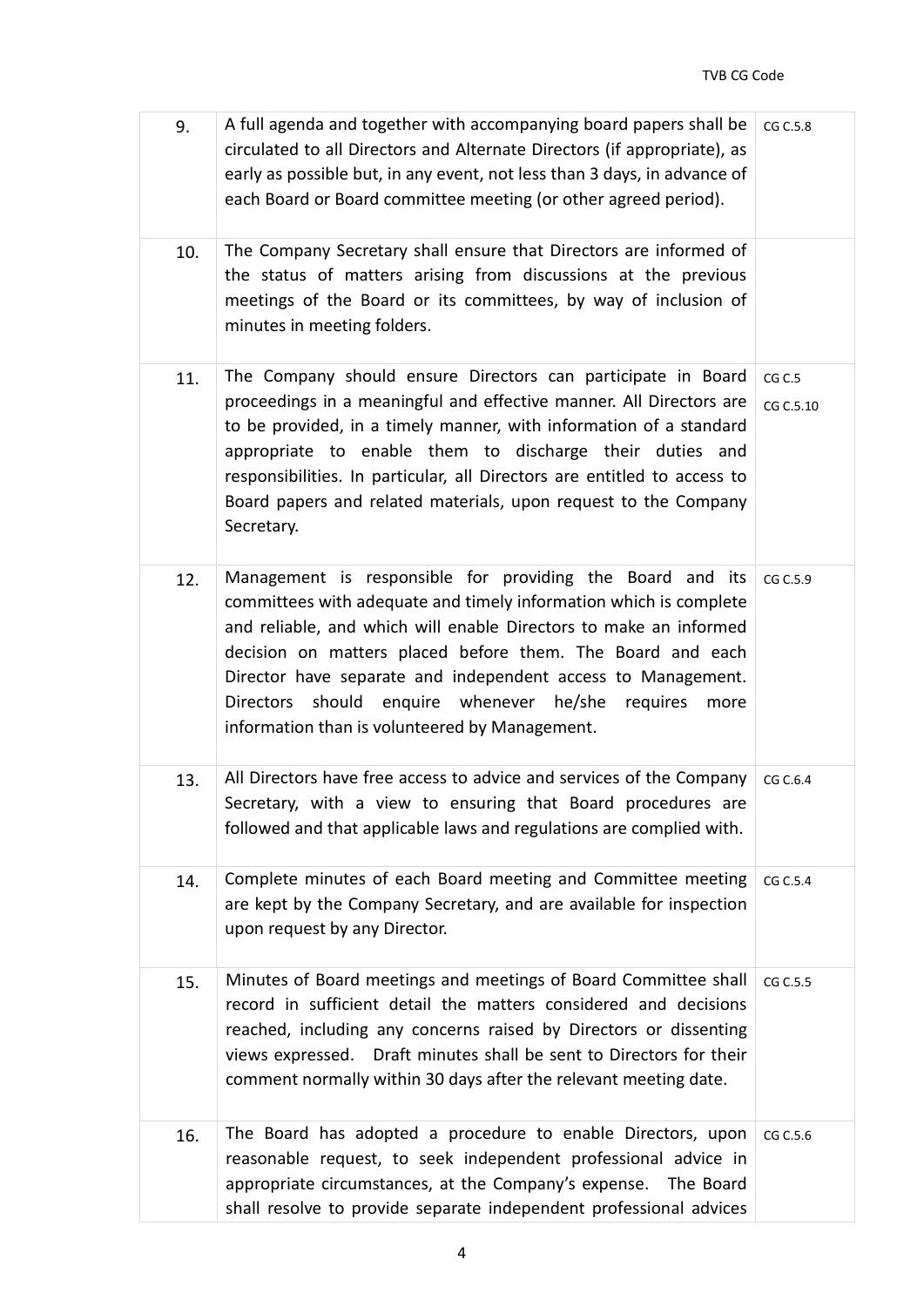|     | to Directors to assist them perform their duties to the Company.                                                                                                                                                                                                                                                                                                                                                                                                                                                                                                                                                         |                     |
|-----|--------------------------------------------------------------------------------------------------------------------------------------------------------------------------------------------------------------------------------------------------------------------------------------------------------------------------------------------------------------------------------------------------------------------------------------------------------------------------------------------------------------------------------------------------------------------------------------------------------------------------|---------------------|
| 17. | If a substantial shareholder or a Director has a conflict of interest in a<br>matter to be considered by the Board which the Board has<br>determined to be material, the matter shall be dealt with by a<br>physical board meeting rather than a written resolution.                                                                                                                                                                                                                                                                                                                                                     | CG C.5.7            |
| 18. | A Director's attendance by electronic means including telephone or<br>video conferencing shall be counted as attendance at a board<br>meeting.                                                                                                                                                                                                                                                                                                                                                                                                                                                                           | CG C.5.7<br>Art 130 |
| 19. | Directors shall abstain from voting on any Board resolution in which<br>they or any of their associates have a material interest and that they<br>shall not be counted in the quorum present at the Board meeting,<br>save for the exceptions specified in Articles 110(G)(i) to (viii) of the<br>Articles.                                                                                                                                                                                                                                                                                                              | Art 110 (G)         |
| 20. | In case of any question arises at any meeting of Directors as to the<br>materiality of the interest of a Director and his associate(s) or as to<br>the entitlement of any Director to vote or be counted in the quorum,<br>the matter shall be referred to the Chairman and his ruling shall be<br>final and conclusive.                                                                                                                                                                                                                                                                                                 | Art 110 (H)         |
| 21. | If the Chairman and his associate(s) is materially interested in a<br>transaction, such matter shall be dealt with by a resolution of the<br>remaining Directors and such resolution shall be final and conclusive.                                                                                                                                                                                                                                                                                                                                                                                                      | Art. 110 (H)        |
| 22. | The Company shall arrange appropriate and sufficient insurance<br>cover in respect of possible legal actions against its Directors.                                                                                                                                                                                                                                                                                                                                                                                                                                                                                      | CG C.1.8            |
|     | <b>Board Composition</b>                                                                                                                                                                                                                                                                                                                                                                                                                                                                                                                                                                                                 |                     |
| 23. | The Articles provide that the Board shall comprise not less than two<br>Directors.                                                                                                                                                                                                                                                                                                                                                                                                                                                                                                                                       | Art 100             |
| 24. | The Board shall have a balance of skills, experience and diversity of<br>perspectives appropriate to the business requirements of the<br>It should ensure that changes to its composition can be<br>Company.<br>managed without undue disruption. It should include a balanced<br>composition of executive and non-executive directors (including<br>independent non-executive directors) so that there is a strong<br>independent element on the board, which can effectively exercise<br>independent judgement. Non-executive directors should be of<br>sufficient calibre and number for their views to carry weight. | CG B.1              |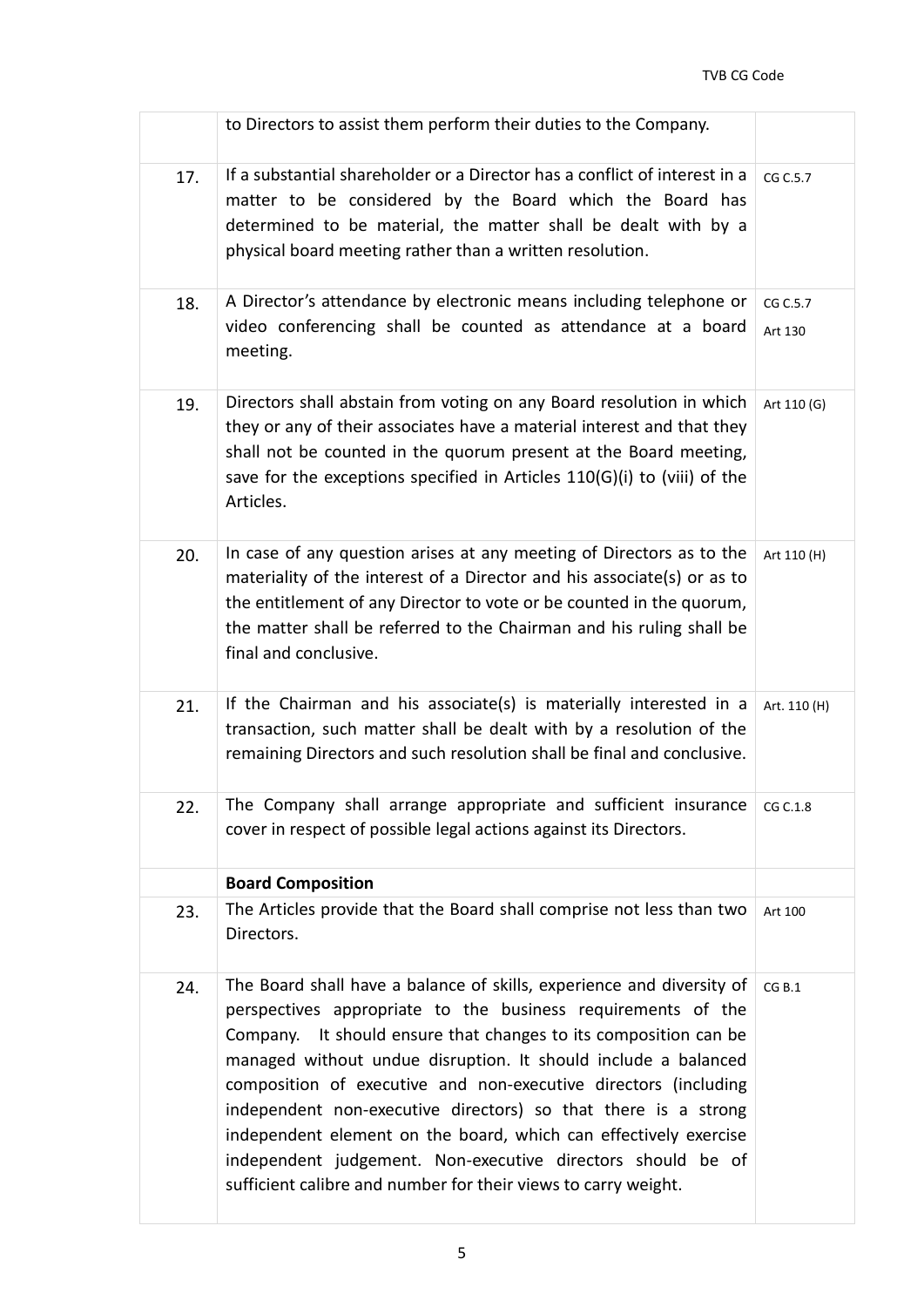| 25. | The Company must appoint sufficient number of Independent<br>Non-executive Directors representing at least one-third of the Board.                                                                                                                                                                                                                           | LR 3.10A |
|-----|--------------------------------------------------------------------------------------------------------------------------------------------------------------------------------------------------------------------------------------------------------------------------------------------------------------------------------------------------------------|----------|
| 26. | The Board must include at least three Independent Non-executive<br>Directors; and at least one of the Independent Non-executive<br>Directors must have appropriate professional qualifications or<br>accounting or related financial management expertise.                                                                                                   | LR 3.10  |
| 27. | Independent Non-executive Directors shall be identified in all<br>corporate communications that disclose the names of Directors.                                                                                                                                                                                                                             | CG B.1.1 |
| 28. | The Company should maintain on its website and on the Stock<br>Exchange's website an updated list of its Directors with their title,<br>role and function.                                                                                                                                                                                                   | CG B.1.2 |
| 29. | The Company should establish mechanism(s) to ensure independent<br>views and input are available to the Board. The Board should review<br>the implementation and effectiveness of such mechanism(s) on an<br>annual basis.                                                                                                                                   | CG B.1.4 |
|     | <b>Duties and Responsibilities of Directors</b>                                                                                                                                                                                                                                                                                                              |          |
| 30. | All Directors are collectively responsible for the management and<br>operations of the Company. The Directors, both collectively and<br>individually, shall fulfill fiduciary duties and duties of skill, care and<br>diligence to a standard at least commensurate with the standard<br>established by Hong Kong laws. This means that every Director must, | LR 3.08  |
|     | in the performance of his duties as a Director:                                                                                                                                                                                                                                                                                                              |          |
|     | a) act honestly and in good faith in the interests of the company as<br>a whole;                                                                                                                                                                                                                                                                             |          |
|     | b) act for proper purpose;                                                                                                                                                                                                                                                                                                                                   |          |
|     | be answerable to the Company for the application or<br>c)<br>misapplication of its assets;                                                                                                                                                                                                                                                                   |          |
|     | d) avoid actual and potential conflicts of interest and duty;                                                                                                                                                                                                                                                                                                |          |
|     | e) disclose fully and fairly his interests in contracts with the<br>Company; and                                                                                                                                                                                                                                                                             |          |
|     | apply such degree of skill, care and diligence as may reasonably<br>f)<br>be expected of a person of his knowledge and experience and<br>holding his office within the Company.                                                                                                                                                                              |          |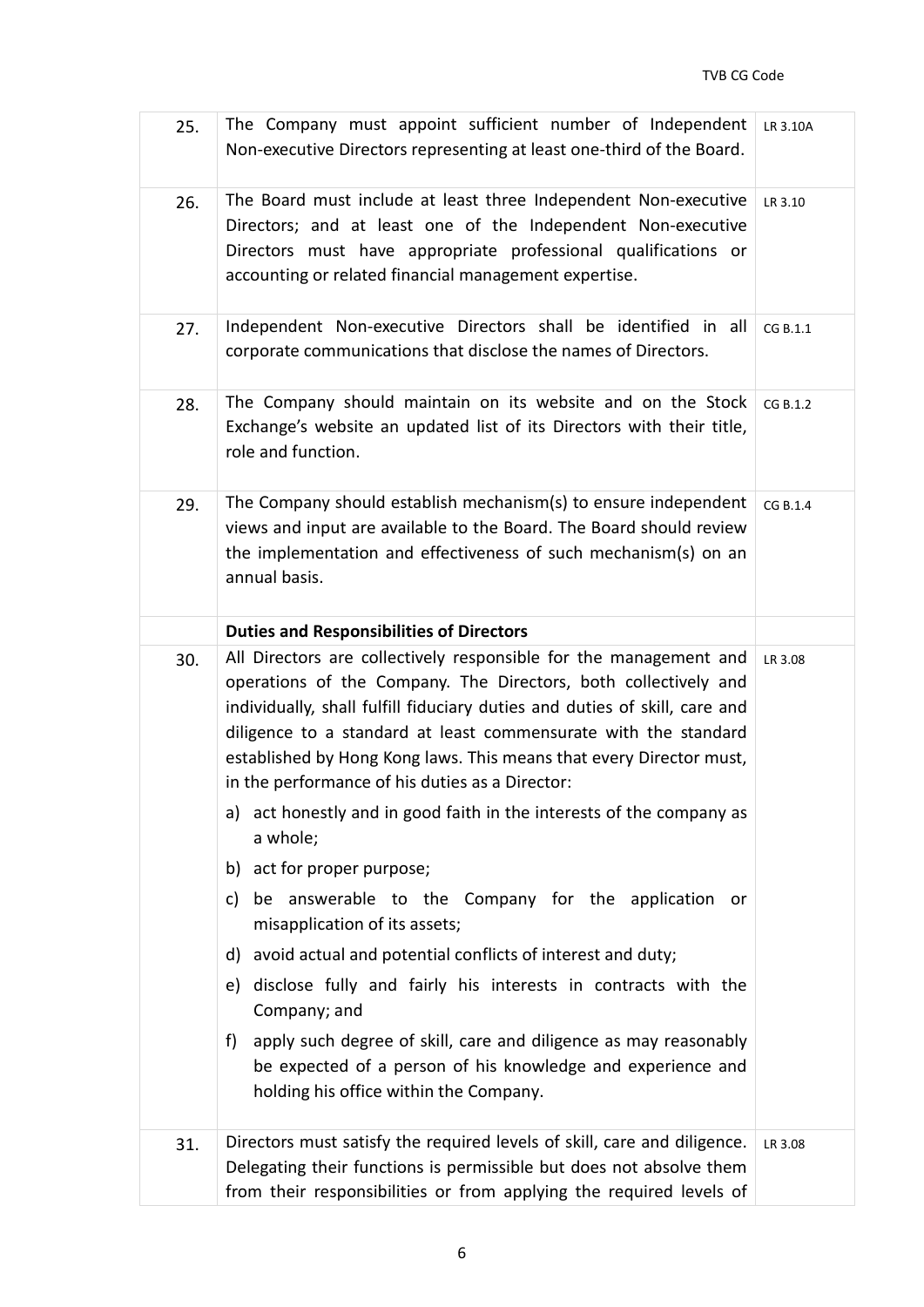|     | skill, care and diligence. Directors do not satisfy these required levels<br>if they pay attention to the Company's affairs only at formal<br>meetings. They must take an active interest in the Company's affairs<br>and obtain a general understanding of its business and they must<br>follow up anything untoward that comes to their attention.<br>Note: These duties are summarised in "A Guide on Directors' Duties" issued by the<br>Companies Registry. In addition, directors are generally expected by the Stock<br>Exchange to be guided by the Guidelines for Directors and the Guide for<br>Independent Non-executive Directors published by the Hong Kong Institute of<br>Directors.                       |          |
|-----|---------------------------------------------------------------------------------------------------------------------------------------------------------------------------------------------------------------------------------------------------------------------------------------------------------------------------------------------------------------------------------------------------------------------------------------------------------------------------------------------------------------------------------------------------------------------------------------------------------------------------------------------------------------------------------------------------------------------------|----------|
| 32. | Upon the appointment of a new Director, the Company Secretary<br>shall provide the Director with a comprehensive, formal and tailored<br>induction to ensure that he/she has a proper understanding of the<br>business operations, and is fully aware of his responsibilities under<br>statute and common law, the Listing Rules, legal and other<br>regulatory requirements, and the Company's business and<br>governance policies.                                                                                                                                                                                                                                                                                      | CG C.1.1 |
| 33. | New Directors are expected to have such expertise to qualify them<br>to make positive contribution to the Board. Every Director shall<br>ensure that he/she can give sufficient time and attention to the<br>Company's affairs.                                                                                                                                                                                                                                                                                                                                                                                                                                                                                           | CG B.2.1 |
| 34. | Attendance at Board or Board Committee meetings by an Alternate<br>Director shall not be counted as attendance by the Director himself.                                                                                                                                                                                                                                                                                                                                                                                                                                                                                                                                                                                   | MDR B(d) |
| 35. | Non-executive Directors have the same duties of care and skill and<br>fiduciary duties as Executive Directors.                                                                                                                                                                                                                                                                                                                                                                                                                                                                                                                                                                                                            | CG C.1   |
| 36. | Responsibilities of Non-executive Directors shall include:<br>participating in Board meetings to bring an independent<br>a)<br>judgement to bear on issues of strategy, policy, performance,<br>accountability, resources, key appointments and standards of<br>conduct;<br>taking the lead where potential conflicts of interests arise;<br>b)<br>serving on the Audit Committee, the Remuneration Committee,<br>c)<br>the Nomination Committee, the Risk Committee, the<br>Investment Committee, the Regulatory Committee or other<br>governance committees of the Board, if invited;<br>scrutinising the Company's performance in achieving agreed<br>d)<br>corporate goals and objectives, and monitoring performance | CG C.1.2 |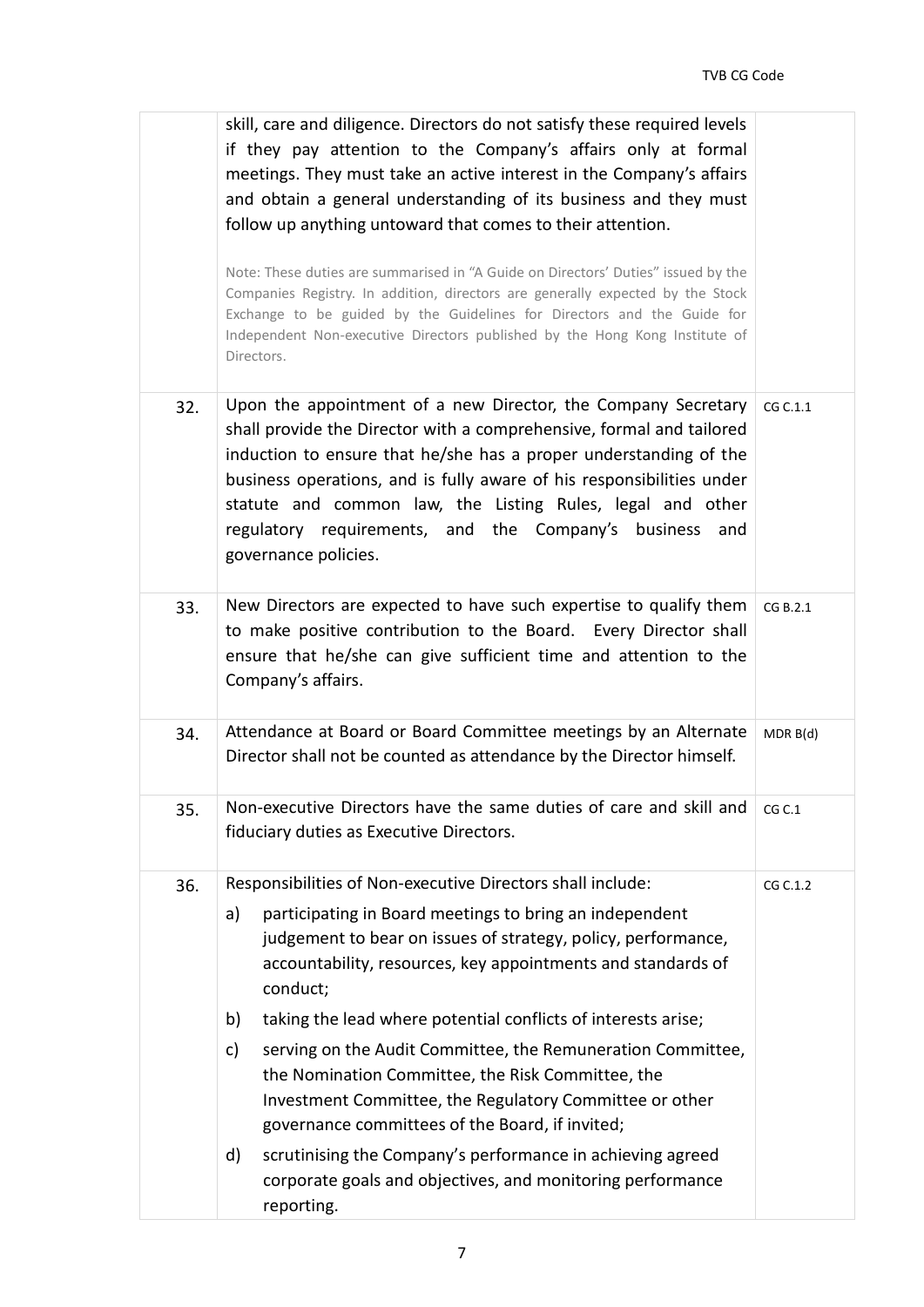| 37.        | Independent Non-executive Directors and other Non-executive<br>Directors, as equal Board Members, should give the Board and any<br>Committees on which they serve the benefit of their skills, expertise<br>and varied backgrounds and qualifications through regular<br>attendance and active participation. Directors should also attend<br>general meetings and develop a balanced understanding of the<br>views of shareholders.                                                         | CG C.1.6            |
|------------|----------------------------------------------------------------------------------------------------------------------------------------------------------------------------------------------------------------------------------------------------------------------------------------------------------------------------------------------------------------------------------------------------------------------------------------------------------------------------------------------|---------------------|
| 38.        | Independent Non-executive Directors and other Non-executive<br>Directors should make a positive contribution to the development of<br>the Company's strategy and policies through independent,<br>constructive and informed comments.                                                                                                                                                                                                                                                        | CG C.1.7            |
| 39.        | Shareholders' concerns on the affairs of the Company may be<br>directed to the Independent Non-executive Directors on behalf of<br>the Board. The involvement of the Independent Non-executive<br>Directors shall help ensure that the interests of all shareholders, and<br>not only the interests of a particular faction or group, are properly<br>taken into account by the Board and that the relevant issues are<br>subject to objective and dispassionate consideration by the Board. |                     |
| 40.        | All Directors and members of the Senior Management of the<br>Company are obliged to comply with the Model Code for Securities<br>Transactions by Directors of Listed Issuers set out in Appendix 10 to<br>the Listing Rules.                                                                                                                                                                                                                                                                 | CG C.1.3<br>LR 3.17 |
| 41.        | All<br>shall<br>participate<br>in<br>continuous<br>professional<br><b>Directors</b><br>development to develop and afresh their knowledge and skills.<br>This is to ensure that their contribution to the Board remains<br>informed and relevant. The Company shall arrange and fund suitable<br>training, placing an appropriate emphasis on the roles and functions<br>and duties of a director.                                                                                            | CG C.1.4            |
| 42.        | Directors shall provide a record of the training received during a year<br>to the Company for records.                                                                                                                                                                                                                                                                                                                                                                                       | CG C.1.4 Note       |
|            | <b>Appointment, Re-election and Removal</b>                                                                                                                                                                                                                                                                                                                                                                                                                                                  |                     |
| <u>43.</u> | The Company has a formal, considered and transparent procedure<br>for the appointment of new directors. There should be plans in place<br>for orderly succession for appointments. All directors should be<br>subject to re-election at regular intervals in accordance with the<br>Articles. The Company must explain the reasons for the resignation<br>or removal of any director.                                                                                                        | CG B.2              |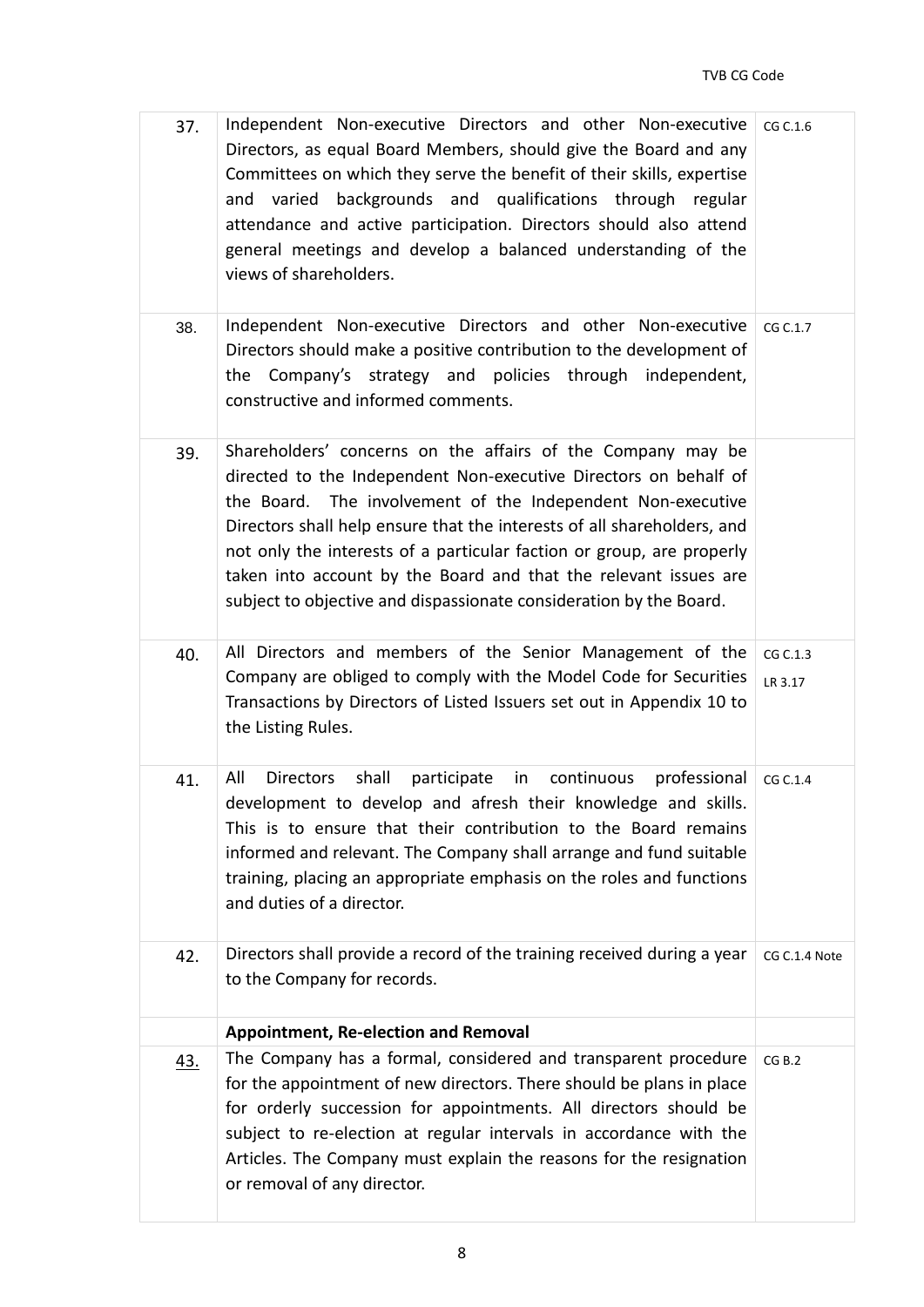| 44. | The Board has adopted a policy on board diversity ("Board Diversity<br>Policy"). The Board Diversity Policy contains measurable objectives<br>for implementing the Board Diversity Policy, and progress on<br>achieving the objectives of the Board Diversity Policy. The Board<br>shall review the implementation and effectiveness of the Board<br>Diversity Policy on an annual basis.<br>Pursuant to the Board Diversity Policy, the Board shall consider the<br>benefits of diversity when it reviews the Board composition, in<br>addition to examining whether it has a balance of skills, experience<br>and independence. | LR 13.92<br>MDR (J)(a)<br>CG B.1.3 |
|-----|-----------------------------------------------------------------------------------------------------------------------------------------------------------------------------------------------------------------------------------------------------------------------------------------------------------------------------------------------------------------------------------------------------------------------------------------------------------------------------------------------------------------------------------------------------------------------------------------------------------------------------------|------------------------------------|
| 45. | The Company issues letter of appointment to document the key<br>terms of appointment in writing for each Director.                                                                                                                                                                                                                                                                                                                                                                                                                                                                                                                | CG C.3.3                           |
| 46. | The appointment of a new Director is a matter for consideration and<br>decision by the full Board. A Director appointed by the Board to fill a<br>casual vacancy or as an additional Director is subject to election by<br>shareholders at the next following general meeting of the Company<br>after his/her appointment; or a Director who was appointed by the<br>Company to fill a causal vacancy or as an additional Director is<br>subject to election by shareholders at the next annual general<br>meeting of the Company after his/her appointment.                                                                      | Art 112<br>Art 111                 |
| 47. | The Company shall announce under the Listing Rules any<br>appointment of new Directors.                                                                                                                                                                                                                                                                                                                                                                                                                                                                                                                                           | LR 13.51(2)                        |
| 48. | Without prejudice to paragraph 44 of this TVB CG Code, every<br>Director is subject to retirement at least once every three years.<br>Director shall retire at the conclusion of the third annual general<br>meeting following his/her appointment/election and shall then be<br>eligible for re-election by shareholders.                                                                                                                                                                                                                                                                                                        | CG B.2.2<br>Art 117                |
| 49. | The term of appointment of each Director shall start on the date of<br>election or re-election by shareholders and end on either:<br>a) the date of the third annual general meeting after the date of<br>such election or re-election; or<br>b) the date on which the Director concerned shall retire under the<br>requirement of Articles, whichever is the earlier.                                                                                                                                                                                                                                                            | Art 117                            |
| 50. | A separate resolution by shareholders is required to retain an<br>Independent Non-executive Director who has served on the Board<br>for more than nine years. The Company shall include the reasons<br>why the Board considers the Independent Non-executive Director is                                                                                                                                                                                                                                                                                                                                                          | CG B.2.3<br>CG B.2.4               |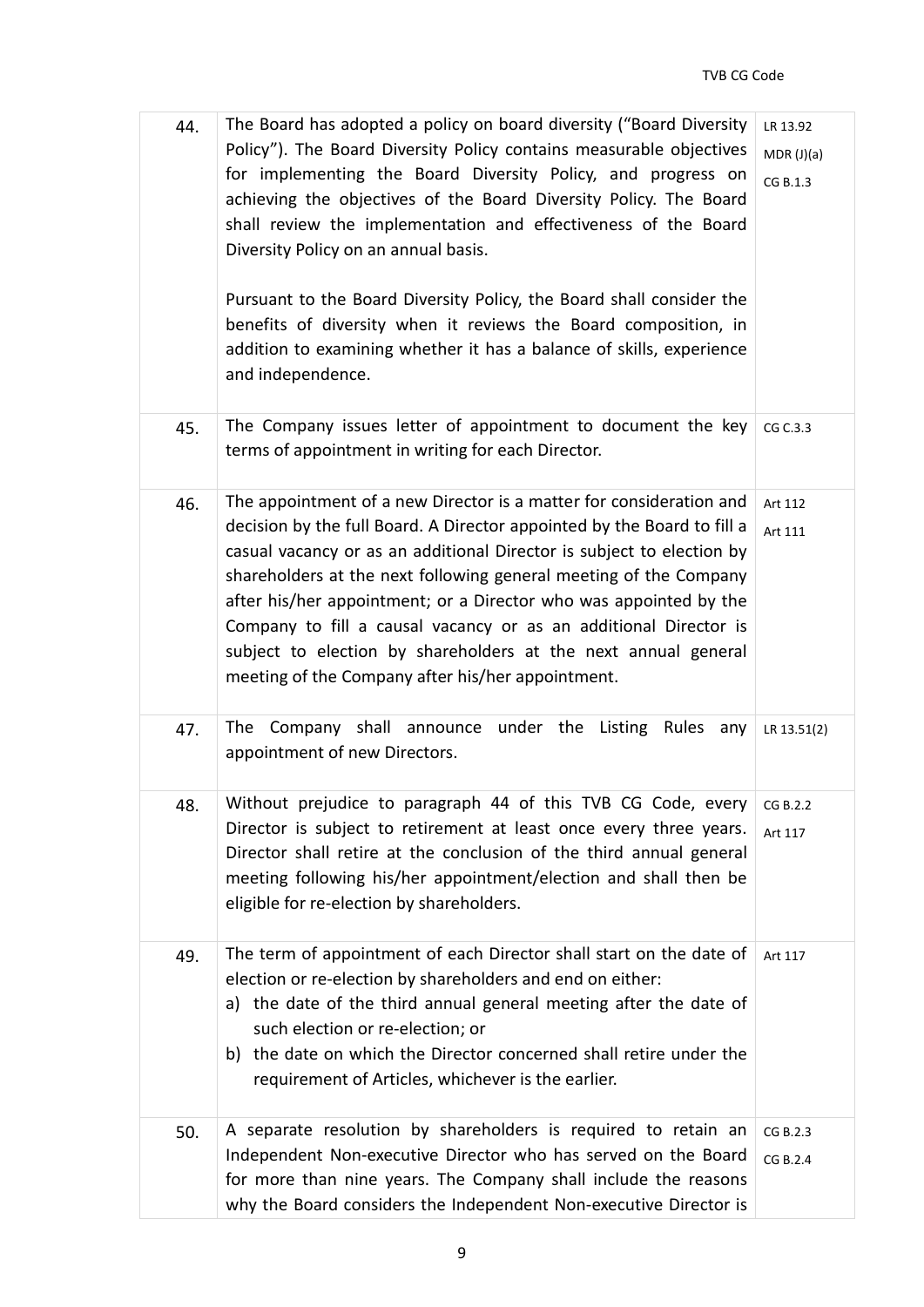|     | still independent and shall be re-elected in the circular nominating<br>him/her for re-election. Where all the Independent Non-executive<br>Directors of the Company have served more than nine years, the<br>Company shall disclose the length of tenure of each existing<br>Independent Non-executive Director on a named basis in the circular<br>nominating him/her for re-election and appoint a new Independent<br>Non-executive Director at the forthcoming annual general meeting.                                                                                                                     |                         |
|-----|----------------------------------------------------------------------------------------------------------------------------------------------------------------------------------------------------------------------------------------------------------------------------------------------------------------------------------------------------------------------------------------------------------------------------------------------------------------------------------------------------------------------------------------------------------------------------------------------------------------|-------------------------|
| 51. | The names and biographical details (including other directorships<br>held in the last three years in public companies, the securities of<br>which are listed on any securities market in Hong Kong and overseas;<br>other major appointments and professional qualifications; and other<br>information as required by the Listing Rules) of the Directors who<br>offer themselves for election or re-election shall be included in the<br>notice/supplemental circular of the general meeting to assist<br>Shareholders in making an informed decision on the resolution for<br>their election or re-election. | LR 13.51(2)<br>LR 13.74 |
| 52. | The Company shall announce under the Listing Rules any<br>resignation, re-designation, retirement or removal of a Director and<br>disclose in the announcement of resignation or removal of a<br>Director, the reasons given by or to him for his resignation or<br>removal (including, but not limited to, any information relating to his<br>disagreement with the Board and a statement whether or not there<br>are any matters that need to be brought to the attention of holders<br>of securities of the Company.                                                                                        | LR 13.51(2)             |
| 53. | The Company shall publish the procedures for shareholders to $\mu$ 13.510<br>propose a person for election as a Director on its website.                                                                                                                                                                                                                                                                                                                                                                                                                                                                       |                         |
|     | <b>Chairman and Chief Executive</b>                                                                                                                                                                                                                                                                                                                                                                                                                                                                                                                                                                            |                         |
| 54. | The roles of the Chairman and the Chief Executive of the Company<br>are separated and performed by two individuals.                                                                                                                                                                                                                                                                                                                                                                                                                                                                                            | CG C.2.1                |
|     | Chairman                                                                                                                                                                                                                                                                                                                                                                                                                                                                                                                                                                                                       |                         |
| 55. | The responsibilities of the Chairman include:                                                                                                                                                                                                                                                                                                                                                                                                                                                                                                                                                                  | CG C.2.4                |
|     | providing leadership for the Board;<br>a)                                                                                                                                                                                                                                                                                                                                                                                                                                                                                                                                                                      | CG C.2.2                |
|     | ensuring all Directors are properly briefed on matters to be<br>b)<br>discussed at Board meetings;                                                                                                                                                                                                                                                                                                                                                                                                                                                                                                             | CG C.2.3<br>CG C.2.4    |
|     | ensuring all Directors receive, in a timely manner adequate<br>c)                                                                                                                                                                                                                                                                                                                                                                                                                                                                                                                                              | CG C.2.5                |
|     | information which must be accurate, clear, complete and                                                                                                                                                                                                                                                                                                                                                                                                                                                                                                                                                        | CG C.2.6                |
|     | reliable;                                                                                                                                                                                                                                                                                                                                                                                                                                                                                                                                                                                                      | CG C.2.6                |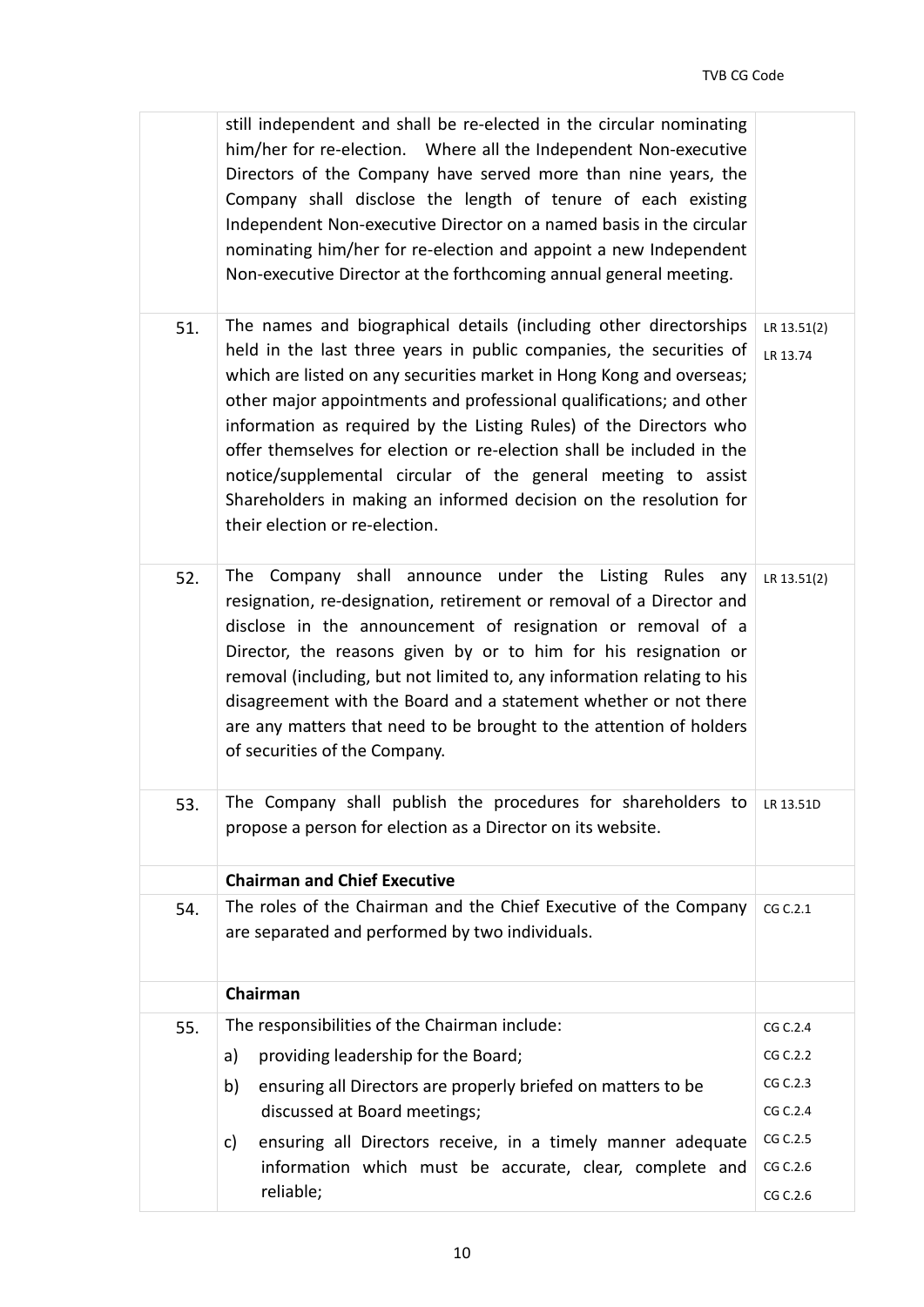|     | d) | approving the agenda for each Board meetings, taking into                                                                                                                                                                                                                                    | CG C.2.7                                      |
|-----|----|----------------------------------------------------------------------------------------------------------------------------------------------------------------------------------------------------------------------------------------------------------------------------------------------|-----------------------------------------------|
|     |    | account any matters proposed by the other Directors for                                                                                                                                                                                                                                      | CG C.2.8                                      |
|     |    | inclusion in the agenda;                                                                                                                                                                                                                                                                     | CG C.2.9                                      |
|     | e) | taking primary responsibility for ensuring that good corporate<br>governance practices and procedures are established;                                                                                                                                                                       |                                               |
|     | f) | giving each Director an opportunity to express his/her views at<br>Board meetings, encouraging all Directors to fully and actively<br>contribute to the Board's affairs and ensuring that the Board<br>acts in the best interests of the Company;                                            |                                               |
|     | g) | encouraging Directors with different views to voice their<br>concerns, allow sufficient time for discussion of matters and<br>ensure that Board decisions fairly reflect Board consensus;                                                                                                    |                                               |
|     | h) | holding meetings, at least annually, with the Independent<br>Non-executive Directors without other Directors present;                                                                                                                                                                        |                                               |
|     | i) | taking appropriate steps to provide effective communication<br>with shareholders and that their views are communicated to the<br>Board as a whole; and                                                                                                                                       |                                               |
|     | j) | promoting a culture of openness and debate by facilitating the<br>effective contribution of non-executive directors in particular<br>and ensuring constructive relations between Executive and<br>Non-executive Directors.                                                                   |                                               |
| 56. |    | The Chairman has a casting vote in the event of an equality of votes<br>on any matter to be decided by the Board.                                                                                                                                                                            | Art 132                                       |
|     |    | <b>Chief Executive</b>                                                                                                                                                                                                                                                                       |                                               |
| 57. |    | The responsibilities of the Chief Executive include:                                                                                                                                                                                                                                         | Board                                         |
|     | a) | implementing and reporting to the Board on the Company's<br>strategies;                                                                                                                                                                                                                      | resolutions of<br>16 Aug 2005<br>(Annexure 5) |
|     | b) | overseeing the realisation by the Company of the objectives set<br>by the Board or any of its designated committees and reporting<br>to the Board or any of its designated committees as soon as<br>practicable any difficulties in the realisation by the Company of<br>the set objectives; |                                               |
|     | c) | providing all such information to the Board or any of its<br>designated committees as is necessary to enable the Board to<br>monitor the performance of Management; and                                                                                                                      |                                               |
|     | d) | discharging such duties and authority as may be delegated in<br>writing to him/her by the Board or any of its designated                                                                                                                                                                     |                                               |
|     |    | committees.                                                                                                                                                                                                                                                                                  |                                               |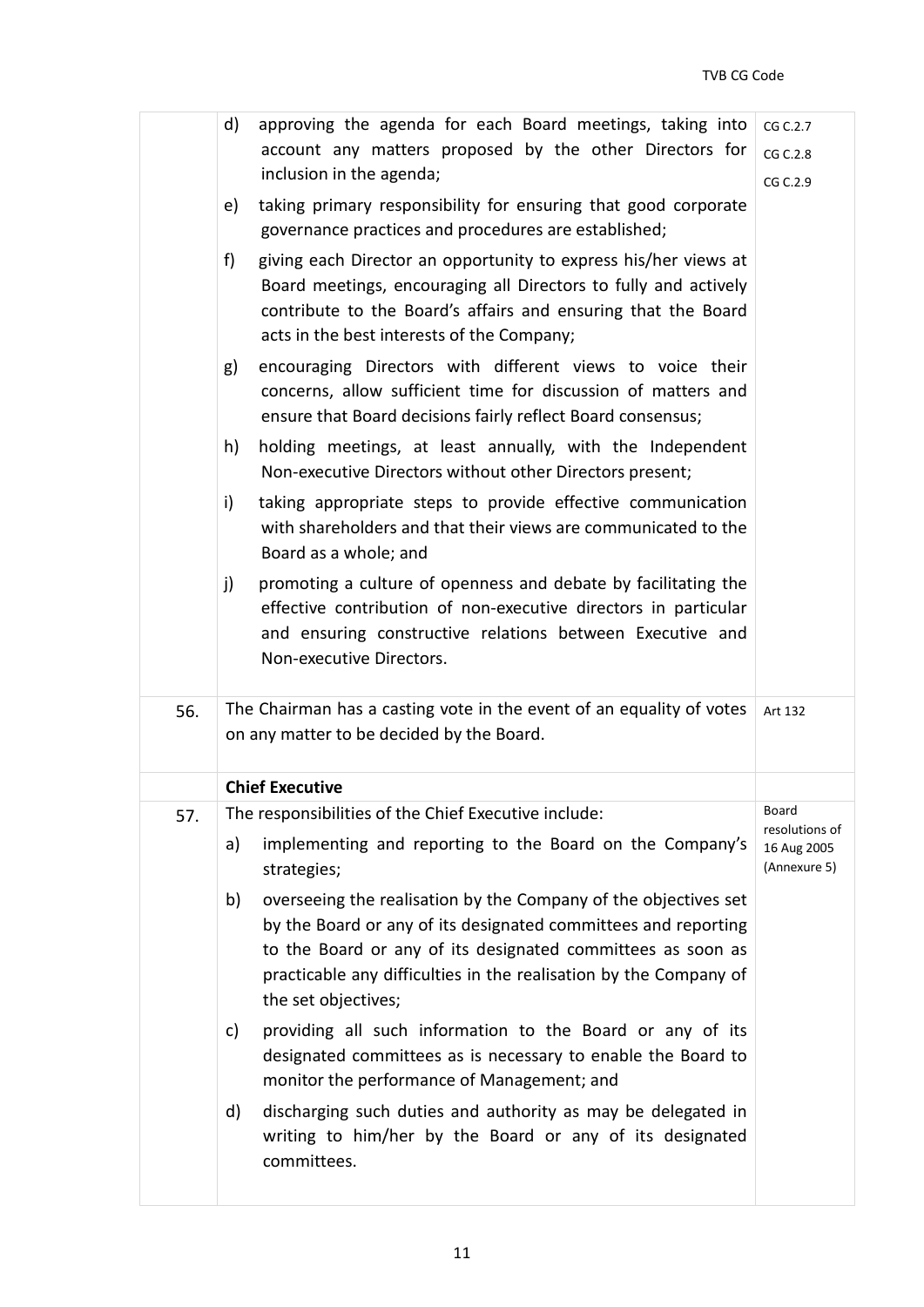|     | <b>Board Committees</b>                                                                                                                                                                                                                                                                                                                                                                                   |                                              |
|-----|-----------------------------------------------------------------------------------------------------------------------------------------------------------------------------------------------------------------------------------------------------------------------------------------------------------------------------------------------------------------------------------------------------------|----------------------------------------------|
| 58. | The Board has appointed the following committees with specific<br>written terms of reference:<br><b>Executive Committee;</b><br>a)<br>b)<br>Audit Committee;<br><b>Remuneration Committee;</b><br>c)<br>d)<br>Nomination Committee;<br><b>Risk Committee;</b><br>e)<br>f)<br>Investment Committee; and<br>Regulatory Committee.<br>g)                                                                     | CG D.3.3<br>CG E.1.2<br>CG B.3.1             |
| 59. | Each of the Executive Committee, the Audit Committee, the<br>Remuneration Committee, the Nomination Committee, the Risk<br>Committee, the Investment Committee and the Regulatory<br>Committee has defined terms of reference covering its duties,<br>powers and functions. The terms of reference of each Board<br>Committee are available on the Company's website and the Stock<br>Exchange's website. | CG C.4.1<br>CG D.3.4<br>CG E.1.3<br>CG B.3.2 |
| 60. | The terms of reference of the above Board Committees require them<br>to report back to the Board on their decisions or recommendations,<br>unless there are legal or regulatory restrictions on their ability to do<br>SO.                                                                                                                                                                                | CG C.4.2<br>Committee's<br><b>TOR</b>        |
| 61. | The Board Committees are authorised by the Board to access<br>independent professional advice at the Company's expense, if<br>necessary.                                                                                                                                                                                                                                                                  | Committee's<br><b>TOR</b><br>CG B.3.3        |
| 62. | <b>Executive Committee</b><br>The Executive Committee is a committee under the Board of<br>Directors. The Executive Committee has been delegated by the<br>Board the powers in the oversight of the management of the<br>business and affairs of the Company.                                                                                                                                             | TOR of EC                                    |
| 63. | The chairman and members of the Executive Committee shall be<br>appointed by the Board from amongst the Directors and Senior<br>Management of the Company. The Executive Committee shall consist<br>of not less than three members. The quorum for any Executive<br>Committee meeting shall not be less than two members.                                                                                 | TOR of EC                                    |
| 64. | The terms of reference of the Executive Committee is set out in<br>Appendix I.                                                                                                                                                                                                                                                                                                                            |                                              |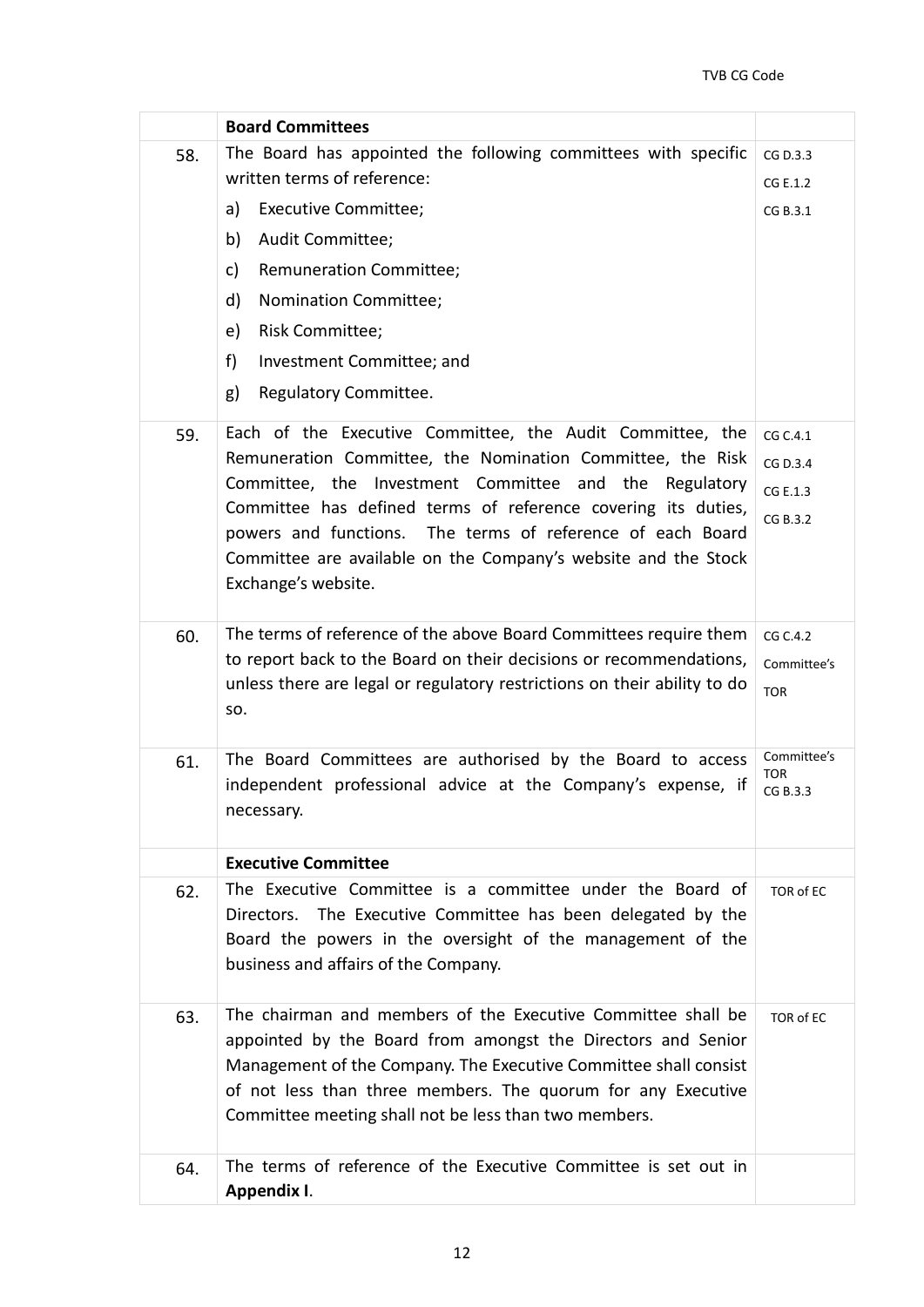|     | <b>Audit Committee</b>                                                                                                                                                                                                                                                                                                                                                                                                                                                                                                                                                                                                                                                                                                                        |                                  |
|-----|-----------------------------------------------------------------------------------------------------------------------------------------------------------------------------------------------------------------------------------------------------------------------------------------------------------------------------------------------------------------------------------------------------------------------------------------------------------------------------------------------------------------------------------------------------------------------------------------------------------------------------------------------------------------------------------------------------------------------------------------------|----------------------------------|
| 65. | The Audit Committee is a committee under the Board of Directors.<br>The Audit Committee shall provide assistance to the Board in<br>fulfilling its responsibilities to independently review and supervise<br>on financial reporting; review objectivity and effectiveness of the<br>audit process in accordance with applicable standards; and review<br>the appointment of external auditor and ensure continuing auditor's<br>independence.                                                                                                                                                                                                                                                                                                 | LR 3.21<br>CG D.3.3<br>TOR of AC |
| 66. | The Audit Committee shall be appointed by the Board from amongst<br>the Non-executive Directors of the Company. The Audit Committee<br>shall consist of not less than three members and the majority of<br>Audit Committee members shall be Independent Non-executive<br>Directors of the Company. The quorum for any Audit Committee<br>meeting shall be two members.                                                                                                                                                                                                                                                                                                                                                                        | LR 3.21<br>TOR of AC             |
| 67. | The terms of reference of the Audit Committee is set out in<br>Appendix II.                                                                                                                                                                                                                                                                                                                                                                                                                                                                                                                                                                                                                                                                   | LR 3.22<br>CG D.3.4              |
| 68. | The Group has adopted its TVB Group Whistleblowing Policy and<br>System which employees of the Company can use, in confidence and<br>anonymity, to raise concerns about possible improprieties in<br>financial reporting, internal control or other matters. The Audit<br>Committee shall ensure that such a whistleblowing policy and<br>system are in place for fair and independent investigation of these<br>matters and for appropriate follow-up actions. The Whistleblowing<br>Policy and System shall also enable those who deal with the<br>Company (e.g. customers and suppliers) to raise concerns, in<br>confidence and anonymity, with the Audit Committee about possible<br>improprieties in any matter related to the Company. | CG D.2.6                         |
|     | <b>Remuneration Committee</b>                                                                                                                                                                                                                                                                                                                                                                                                                                                                                                                                                                                                                                                                                                                 |                                  |
| 69. | The Remuneration Committee is a committee under the Board of<br>Directors. The Remuneration Committee is responsible for<br>overseeing (1) the compensation practices and determine the<br>compensation and other benefits for Directors and Senior<br>Management of the Company; and (2) the development and<br>implementation of performance evaluation of the Chief Executive<br>Officer of the Company annually.                                                                                                                                                                                                                                                                                                                          | LR 3.25<br>CG E.1.2<br>TOR of RC |
| 70. | The Remuneration Committee shall be appointed by the Board from<br>amongst the Directors of the Company. The Remuneration<br>Committee shall consist of not less than three members and the                                                                                                                                                                                                                                                                                                                                                                                                                                                                                                                                                   | LR 3.25<br>TOR of RC             |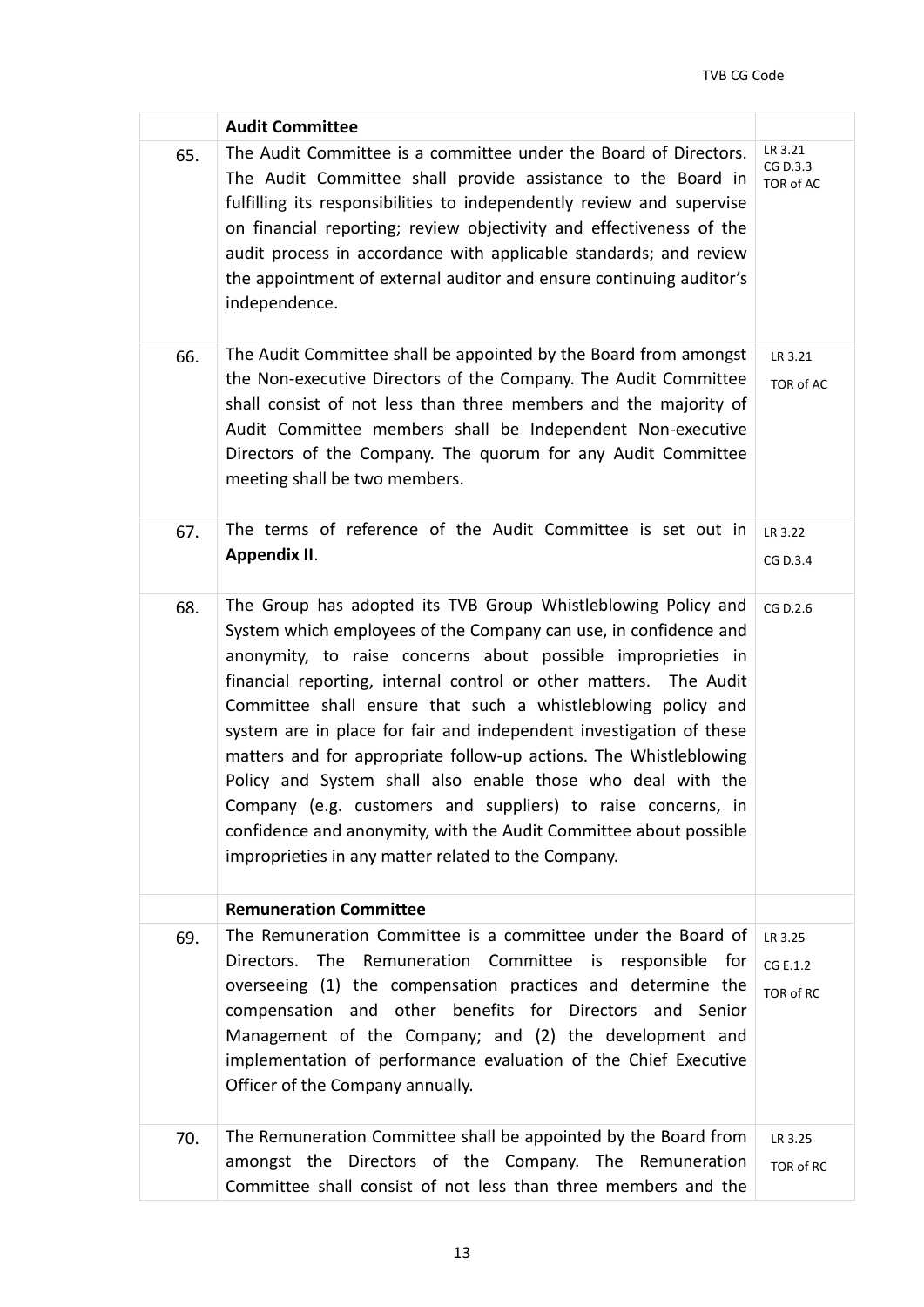|     | majority of Remuneration Committee<br>members<br>shall<br>be<br>Independent Non-executive Directors of the Company.<br>The<br>Remuneration Committee shall be chaired by an Independent<br>Non-executive Director. The quorum for any Remuneration<br>Committee meeting shall be two members.                                                                                                                                                                                                                         |                                   |
|-----|-----------------------------------------------------------------------------------------------------------------------------------------------------------------------------------------------------------------------------------------------------------------------------------------------------------------------------------------------------------------------------------------------------------------------------------------------------------------------------------------------------------------------|-----------------------------------|
| 71. | The terms of reference of the Remuneration Committee is set out in<br>Appendix III.                                                                                                                                                                                                                                                                                                                                                                                                                                   | LR 3.26<br>CG E.1.3               |
|     | <b>Nomination Committee</b>                                                                                                                                                                                                                                                                                                                                                                                                                                                                                           |                                   |
| 72. | The Nomination Committee is a committee under the Board of<br>Directors. The Nomination Committee is responsible for making<br>recommendations<br>to the<br>Board<br>on<br>the<br>appointment<br>or<br>re-appointment of Directors and succession planning for Directors,<br>and for determining the policy for nomination of Directors, the<br>nomination procedures and the process and criteria adopted by the<br>Nomination Committee to select and recommend candidates for<br>directorship.                     | LR 3.27A<br>CG B.3.1<br>TOR of NC |
| 73. | The Nomination Committee shall be appointed by the Board from<br>amongst the Directors of the Company. The Nomination Committee<br>shall consist of not less than three members and the majority of<br>members<br>shall<br>Nomination<br>Committee<br>be<br>Independent<br>Non-executive Directors of the Company. The<br>Nomination<br>Committee shall be chaired by the Chairman of the Board or an<br>Independent Non-executive Director. The quorum for any<br>Nomination Committee meeting shall be two members. | LR 3.27A<br>TOR of NC             |
| 74. | The terms of reference of the Nomination Committee is set out in<br><b>Appendix IV.</b>                                                                                                                                                                                                                                                                                                                                                                                                                               | CG B.3.2                          |
|     | <b>Risk Committee</b>                                                                                                                                                                                                                                                                                                                                                                                                                                                                                                 |                                   |
| 75. | The Risk Committee is a committee under the Board of Directors.<br>The Risk Committee shall provide assistance to the Board in fulfilling<br>its responsibilities to evaluate and determine the nature and extent<br>of the risks the Company is willing to take in achieving its strategic<br>objectives, and ensure that the Company establishes and maintains<br>sound appropriate and effective risk management and internal<br>controls systems.                                                                 | <b>TOR of Risk C</b>              |
| 76. | The Risk Committee shall be appointed by the Board from amongst<br>the Directors of the Company. The Risk Committee shall consist of<br>not less than three members. The quorum for any Risk Committee                                                                                                                                                                                                                                                                                                                | TOR of Risk C                     |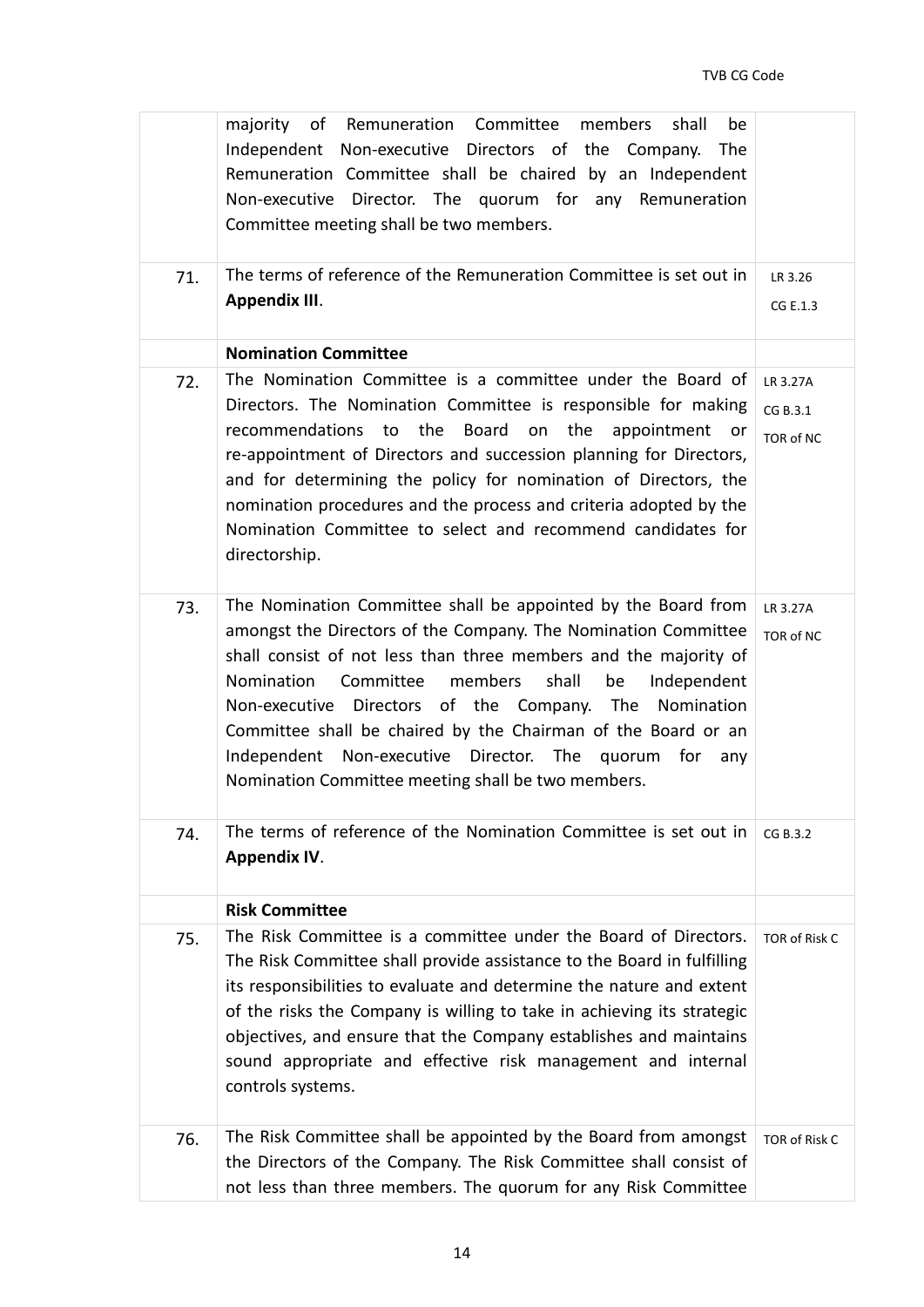|     | meeting shall be two members.                                                                                                                                                                                                                                                                                                                |             |
|-----|----------------------------------------------------------------------------------------------------------------------------------------------------------------------------------------------------------------------------------------------------------------------------------------------------------------------------------------------|-------------|
| 77. | The terms of reference of the Risk Committee is set out in Appendix<br>V.                                                                                                                                                                                                                                                                    |             |
|     | <b>Investment Committee</b>                                                                                                                                                                                                                                                                                                                  |             |
| 78. | The Investment Committee is a committee under the Board of<br>Directors. The Investment Committee is responsible for reviewing<br>the Company's portfolio of marketable securities and monitor its<br>performance on a regular basis.                                                                                                        | TOR of IC   |
| 79. | The Investment Committee shall be appointed by the Board from<br>amongst the Directors and Senior Management of the Company. The<br>Investment Committee shall consist of not less than three members.<br>The quorum for any Investment Committee meeting shall be three<br>members of which at least two shall be Directors of the Company. | TOR of IC   |
| 80. | The terms of reference of the Investment Committee is set out in<br><b>Appendix VI.</b>                                                                                                                                                                                                                                                      |             |
|     | <b>Regulatory Committee</b>                                                                                                                                                                                                                                                                                                                  |             |
| 81. | The Regulatory Committee is a committee under the Board of<br>The Regulatory Committee shall undertake to assist the<br>Directors.<br>Board on regulatory and related matters in relation to the terrestrial<br>TV market in Hong Kong.                                                                                                      | TOR of RegC |
| 82. | The Regulatory Committee shall be appointed by the Board from<br>amongst the Directors and Senior Management of the Company. The<br>Regulatory Committee shall consist of not less than three members.<br>The quorum for any Regulatory Committee meeting shall be three<br>members of which at least two shall be Directors of the Company. | TOR of RegC |
| 83. | The terms of reference of the Regulatory Committee is set out in<br><b>Appendix VII.</b>                                                                                                                                                                                                                                                     |             |
|     | <b>Internal Control and Risk Management</b>                                                                                                                                                                                                                                                                                                  |             |
| 84. | The Board is responsible for evaluating and determining the nature<br>and extent of the risks it is willing to take in achieving the Company's<br>strategic objectives, and ensuring that the Company establishes and<br>maintains appropriate and effective risk management and internal<br>controls systems.                               | CG D.2      |
| 85. | The Company should have an internal audit function.                                                                                                                                                                                                                                                                                          | CG D.2.5    |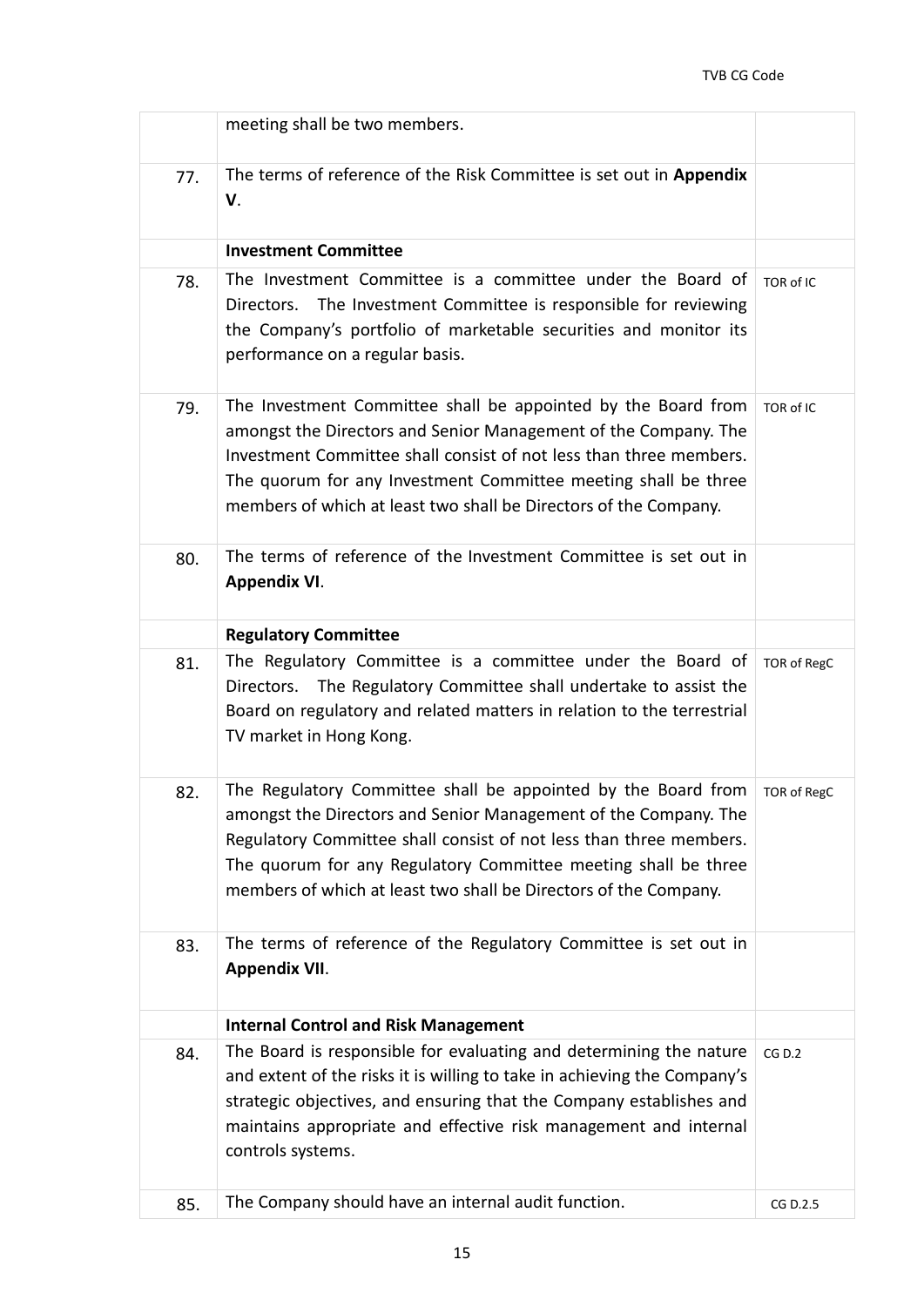| 86. | The Company should establish policy and system that promote and<br>support anti-corruption laws and regulations.                                                                                                                                                                                       |               |  |
|-----|--------------------------------------------------------------------------------------------------------------------------------------------------------------------------------------------------------------------------------------------------------------------------------------------------------|---------------|--|
|     | <b>Company Secretary</b>                                                                                                                                                                                                                                                                               |               |  |
| 87. | The Company must appoint as its Company Secretary an individual<br>who, by virtue of his academic or professional qualifications or<br>relevant experience, is, in the opinion of the Stock Exchange, capable<br>of discharging the functions of company secretary.                                    | LR 3.28       |  |
| 88. | The Company Secretary shall be an employee of the Company and<br>have day-to-day knowledge of the Company's affairs.                                                                                                                                                                                   | CG C.6.1      |  |
| 89. | The Company Secretary is responsible for ensuring that the Board<br>Committees are provided with sufficient resources, at the Company's<br>expense, to discharge their duties properly. The practices adopted by<br>the Board in respect of the following shall also apply to the Board<br>Committees: |               |  |
|     | a) scheduling and conduct of meetings;                                                                                                                                                                                                                                                                 |               |  |
|     | b) notices of meetings and inclusion of agenda items;                                                                                                                                                                                                                                                  |               |  |
|     | c) recording and availability of minutes;                                                                                                                                                                                                                                                              |               |  |
|     | d) supply of and access to information;                                                                                                                                                                                                                                                                |               |  |
|     | e) conflict of interest; and                                                                                                                                                                                                                                                                           |               |  |
|     | access to services and advice of the Company Secretary.<br>f)                                                                                                                                                                                                                                          |               |  |
| 90. | A Board meeting shall be held to discuss the appointment and<br>dismissal of the Company Secretary, and the matter shall be dealt<br>with by a physical Board meeting rather than a written resolution.                                                                                                | CG C.6.2 Note |  |
| 91. | The Company Secretary shall report to the Board Chairman and the<br>Chief Executive.                                                                                                                                                                                                                   | CG C.6.3      |  |
| 92. | In each financial year, the Company Secretary must take no less than<br>15 hours of relevant professional training.                                                                                                                                                                                    | LR 3.29       |  |
|     | <b>Management</b>                                                                                                                                                                                                                                                                                      |               |  |
| 93. | The Board has formalised the functions reserved to the Board and<br>those delegated by the Board to Board Committees or Management.<br>The Board reviews such arrangements on a periodic basis.                                                                                                        | CG C.3.2      |  |
| 94. | delegates<br>When the<br><b>Board</b><br>management and<br>administrative<br>functions to Management, it should give clear directions as to the<br>Management's power, in particular, where Management should                                                                                          | CG C.3.1      |  |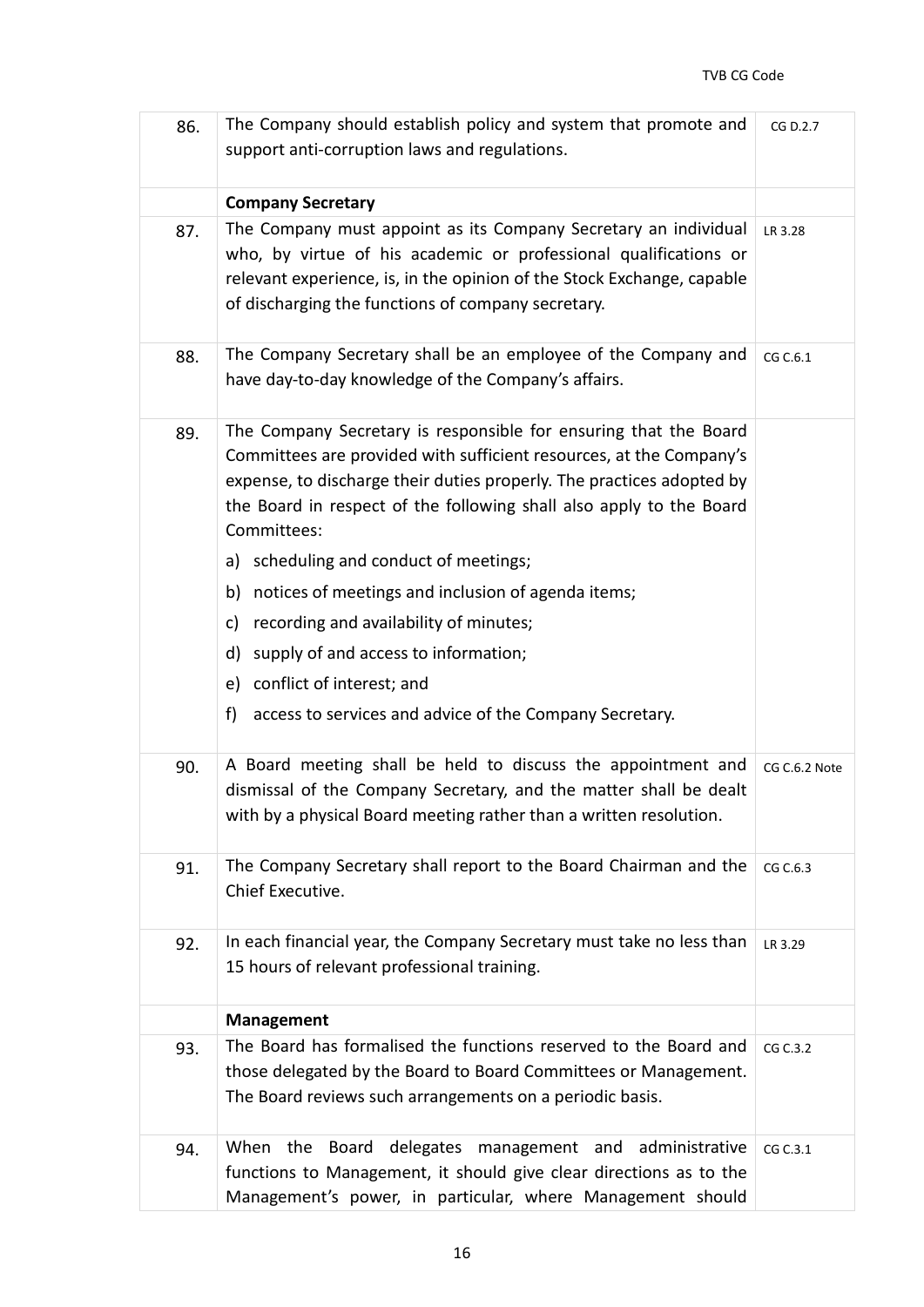|     | report back and obtain prior Board approval before making decisions<br>or entering into any commitments on the Company's behalf.                                                                                                                                                                                                                                                                                                                                                                                                                                                                                                                                                                                                                                                                  |          |
|-----|---------------------------------------------------------------------------------------------------------------------------------------------------------------------------------------------------------------------------------------------------------------------------------------------------------------------------------------------------------------------------------------------------------------------------------------------------------------------------------------------------------------------------------------------------------------------------------------------------------------------------------------------------------------------------------------------------------------------------------------------------------------------------------------------------|----------|
|     | <b>Financial Reporting</b>                                                                                                                                                                                                                                                                                                                                                                                                                                                                                                                                                                                                                                                                                                                                                                        |          |
| 95. | Management shall provide sufficient explanation and information to<br>the Board to enable it to make an informed assessment of financial<br>and other information put before it for approval.                                                                                                                                                                                                                                                                                                                                                                                                                                                                                                                                                                                                     | CG D.1.1 |
| 96. | Management shall provide all members of the Board with monthly<br>updates giving a balanced and understandable assessment of the<br>Company's performance, position and prospects in sufficient detail<br>to enable the Board as a whole and each director to discharge their<br>duties under Rule 3.08 and Chapter 13 of the Listing Rules. The<br>information provided may include background or explanatory<br>information relating to matters to be brought before the Board,<br>copies of disclosure documents, budgets, forecasts and monthly and<br>other relevant internal financial statements such as monthly<br>management accounts and management updates. For budgets, any<br>material variance between the projections and actual results shall<br>also be disclosed and explained. | CG D.1.2 |
| 97. | Directors shall acknowledge in the Corporate Governance Report<br>their responsibility for preparing the accounts and there shall be a<br>statement by the auditor about its reporting responsibilities in the<br>Auditors' Report on the financial statements.                                                                                                                                                                                                                                                                                                                                                                                                                                                                                                                                   | CG D.1.3 |
| 98. | Directors shall ensure that accounts are prepared so as to give a true<br>and fair view of the financial position of the Group. Unless it is<br>inappropriate to assume that the Company will continue in business,<br>Directors shall prepare the accounts on a going concern basis, with<br>supporting assumptions or qualifications as necessary.                                                                                                                                                                                                                                                                                                                                                                                                                                              | CG D.1.3 |
| 99. | Directors shall include in the separate statement containing a<br>discussion and analysis of the Group's performance in the annual<br>report, an explanation of the basis on which the Company generates<br>or preserves value over the longer term (the business model) and<br>the strategy for delivering the Company's objectives.  The Company<br>shall have a corporate strategy and a long term business model. Long<br>term financial performance as opposed to short term rewards shall<br>be a corporate governance objective. The Board should not take<br>undue risks to make short term gains at the expense of long term<br>objectives.                                                                                                                                              | CG A.1.2 |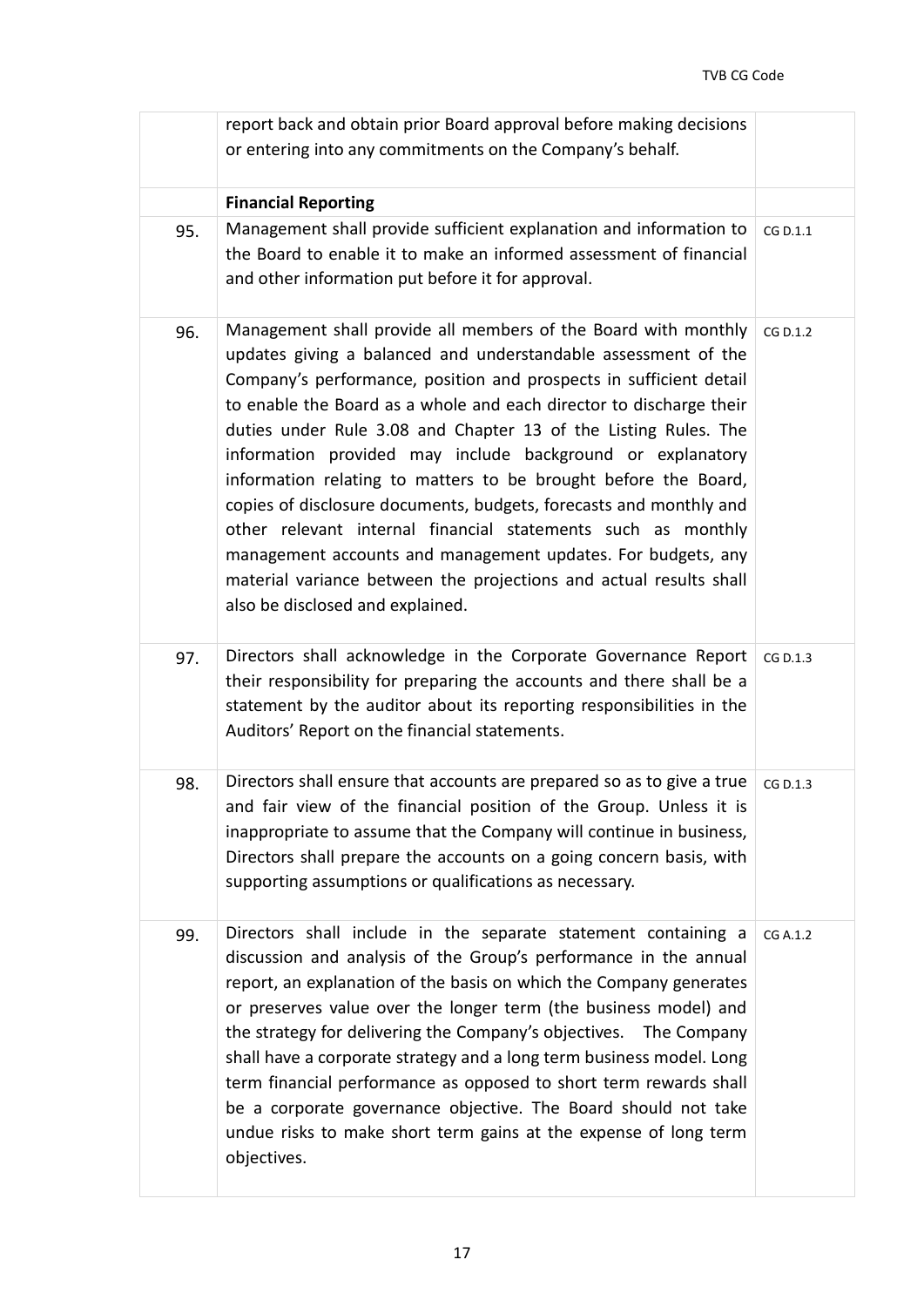| 100. | The Board shall present a balanced, clear and understandable<br>assessment in annual and interim reports, other price-sensitive<br>announcements and other financial disclosures required by the<br>Listing Rules. It will also do so for reports to regulators and<br>information disclosed under statutory requirements.                                                                                                                                                                  | CG D.1.4                              |
|------|---------------------------------------------------------------------------------------------------------------------------------------------------------------------------------------------------------------------------------------------------------------------------------------------------------------------------------------------------------------------------------------------------------------------------------------------------------------------------------------------|---------------------------------------|
|      | <b>Shareholders' Meetings</b>                                                                                                                                                                                                                                                                                                                                                                                                                                                               |                                       |
| 101. | The Board should be responsible for maintaining an on-going<br>dialogue with shareholders and in particular, use annual general<br>meetings or other general meetings to communicate with them and<br>encourage their participation.                                                                                                                                                                                                                                                        | CG F.1                                |
| 102. | Pursuant to the Listing Rules, any vote of shareholders at a general<br>meeting must be taken by poll (except where the Chairman of a<br>general meeting decides to allow a resolution which purely relates to<br>a procedural and administrative matter to be voted on by a show of<br>hand) and the results of the poll shall be announced in the manner<br>prescribed under the Listing Rules.                                                                                           | LR 13.39(4)                           |
| 103. | The Company shall announce the meeting's poll results as soon as<br>possible in such manner and timeframe prescribed under the Listing<br>Rules.                                                                                                                                                                                                                                                                                                                                            | LR 13.39(5)                           |
| 104. | As instructed by the Broadcasting Authority, only those shareholders<br>who have duly completed and returned the declaration forms to the<br>Company in the prescribed manner will be entitled to vote on a poll<br>in any general meeting.                                                                                                                                                                                                                                                 | <b>BO</b><br>$S19(1)$ of<br>Schedule1 |
| 105. | The Company shall ensure that shareholders are familiar with the<br>detailed procedures for conducting a poll.                                                                                                                                                                                                                                                                                                                                                                              | CG F.2                                |
| 106. | A separate resolution shall be proposed by the Chairman at a general<br>meeting on each substantially separate issue and in particular on the<br>annual report and accounts, and for election or re-election of<br>Directors. "Bundling" resolutions should be avoided unless they<br>are interdependent and linked forming one significant proposal.<br>Where the resolutions are "bundled", the Company should explain<br>the reasons and material implications in the notice of meeting. | CG F.2.1                              |
| 107. | The chairman of a meeting shall ensure that an explanation is<br>provided of the detailed procedures for conducting a poll and<br>answer any questions from shareholders on voting by poll.                                                                                                                                                                                                                                                                                                 | CG F.2.3                              |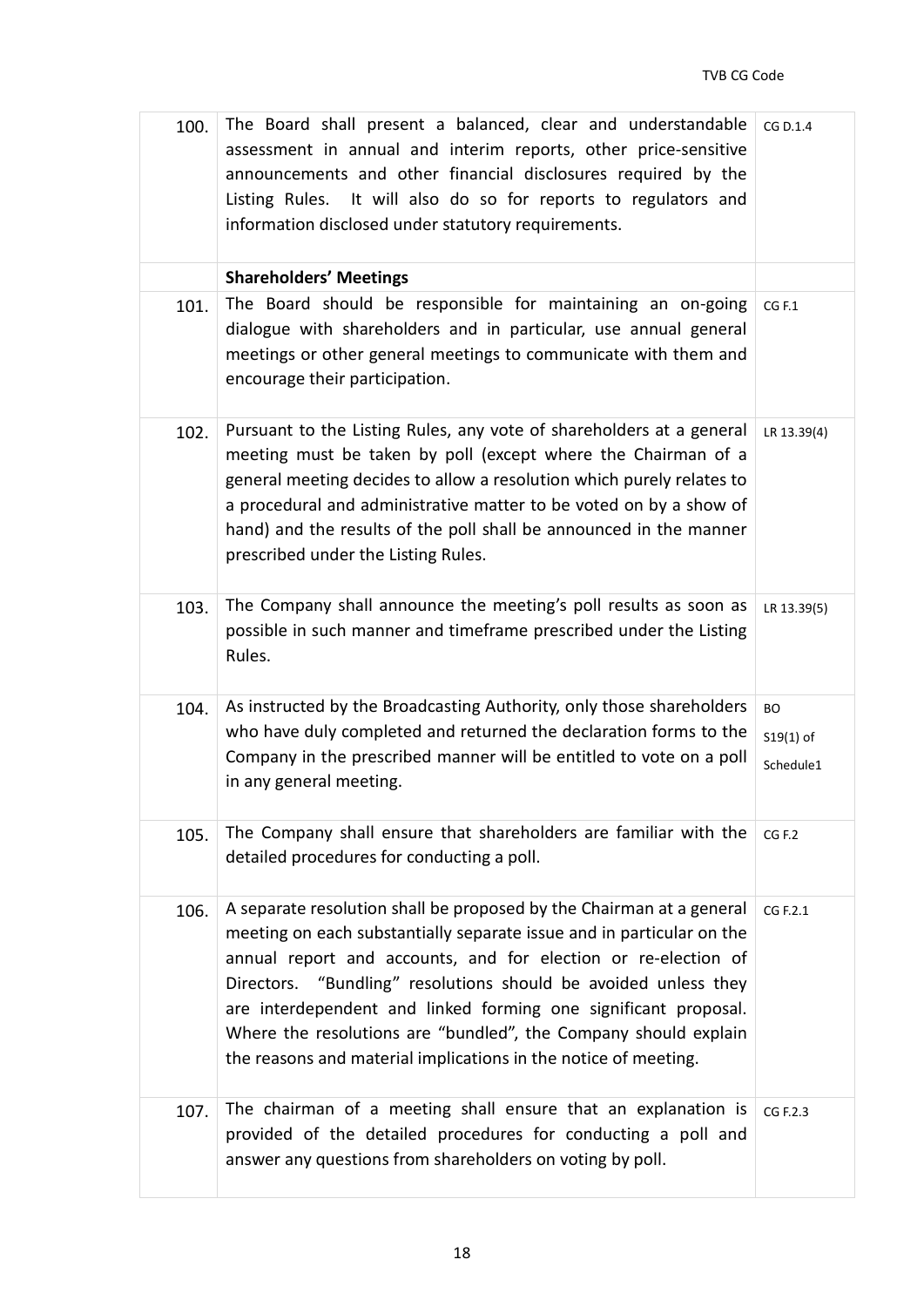| 108. | The voting procedure shall be scrutinised and all votes cast shall be<br>properly counted and recorded by the Company's auditor, share<br>registrar or external accountants (who are qualified to serve as its<br>auditors for the Company) as scrutineer for the vote-taking and state<br>the identity of the scrutineer in the announcement.                                                                                                                                                                      | LR 13.39(5)      |
|------|---------------------------------------------------------------------------------------------------------------------------------------------------------------------------------------------------------------------------------------------------------------------------------------------------------------------------------------------------------------------------------------------------------------------------------------------------------------------------------------------------------------------|------------------|
|      | <b>Communication with Shareholders</b>                                                                                                                                                                                                                                                                                                                                                                                                                                                                              |                  |
| 109. | The annual general meeting provides an important opportunity for<br>constructive communication between the Board and the Company's<br>shareholders.                                                                                                                                                                                                                                                                                                                                                                 |                  |
| 110. | The Company shall have a policy on payment of dividends and<br>should disclose it in Annual Report                                                                                                                                                                                                                                                                                                                                                                                                                  | CG F.1.1         |
| 111. | The Company regards the annual general meeting as an important<br>event in the corporate year. All Directors and senior executives<br>shall make a special effort to attend the annual general meeting.<br>The Chairman of the Board shall attend the annual general meeting<br>and shall invite the chairmen of the Executive Committee, the Audit<br>Committee, the Remuneration Committee, the<br>Nomination<br>Committee and any other committees to attend the annual general<br>meeting and answer questions. | CG F.2.2         |
| 112. | The chairman of the independent Board committee (if any) shall be<br>available to answer questions at any general meeting to approve a<br>connected transaction or any other transaction that is subject to<br>independent shareholders' approval.                                                                                                                                                                                                                                                                  | CG F.2.2         |
| 113. | An annual general meeting (other than an adjourned meeting) shall<br>be called by not less than twenty-one days' notice in writing, and a<br>general meeting other than an annual general meeting shall be<br>called by not less than fourteen days' notice in writing, and where<br>relevant such other longer minimum notice period as may be<br>specified under the Listing Rules.                                                                                                                               | Art 68(A)        |
| 114. | The Board shall establish a shareholders' communication policy and<br>review its implementation and effective annually to ensure its<br>effectiveness.                                                                                                                                                                                                                                                                                                                                                              | MDR L(b)(c)      |
| 115. | Minutes of the general meetings are kept and can be made available<br>to shareholders for inspection during office hours upon written<br>requests to the Company Secretary.                                                                                                                                                                                                                                                                                                                                         | CO 618<br>CO 657 |